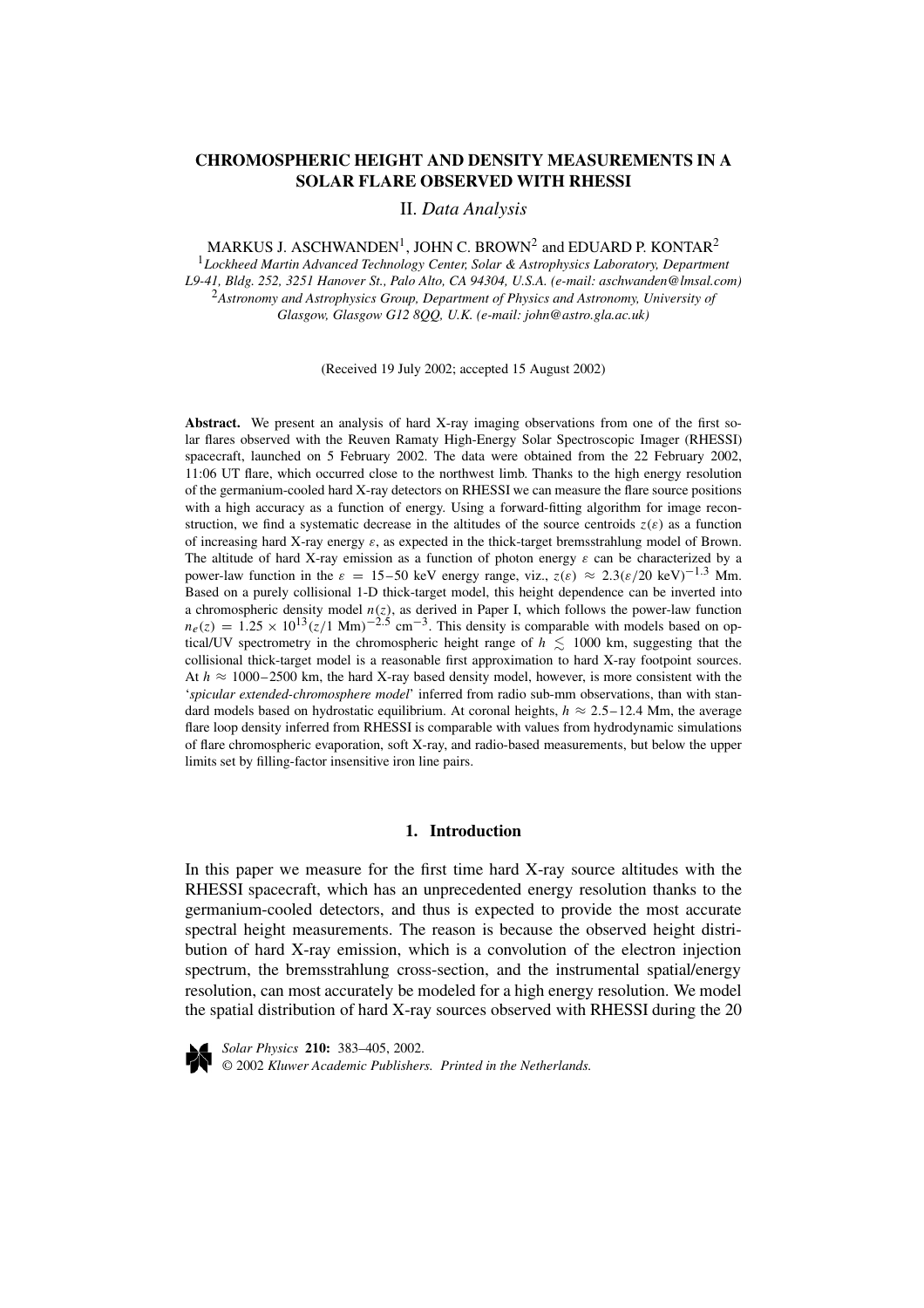February 2002 flare according to the theoretical model of thick-target bremsstrahlung derived in Paper I (Brown, Aschwanden, and Kontar, 2002).

Hard X-ray height limits on the regions of particle acceleration and energy deposition have first been obtained using stereoscopic observations with multiple spacecraft. Kane (1983) found that 95% of the  $\approx$  150 keV X-ray emission in impulsive flares originates at attitudes  $\lesssim$  2.5 Mm, and also 75% of the 100–150 keV emission of gradual flares was found at altitudes of  $\leq 2.5$  Mm. Brown *et al.* (1983) modeled the height structure of stereoscopically observed flares and found that those with heights of  $\lesssim$  2.5 Mm could satisfactorily be explained by the collisional thick-target model (Brown, 1971; Brown and McClymont, 1976) with direct precipitation (no trapping) while hard X-ray emission from occulted flares with height levels of  $\approx$  25.0 Mm could not be explained with the basic thick-target model. Height measurements of hard X-ray sources have also been obtained by measuring the displacement of hard X-ray source centroids from the reported H*α* flare positions. Takakura *et al.* (1986) measured a hard X-ray source height of  $h = 7.0 \pm 3.5$  Mm above the neutral line seen in H $\alpha$  in the 20–40 keV range with *Hinotori*. Matsushita *et al.* (1992) measured the statistical displacement of hard X-ray source centroids to reported H*α* flare positions and found heights of  $h_{14} = 9.7 \pm 2.0$  Mm for 14–23 keV (*Yohkoh* Lo band), and height differences of *h*23−*h*<sup>14</sup> = −1*.*0±0*.*3 Mm for 23–33 keV (M1 band), *h*33−*h*<sup>14</sup> = −2*.*0±0*.*5 Mm for 33–33 keV (M2 band), and  $h_{53} - h_{14} = -3.2 \pm 0.7$  Mm for 53–96 keV (Hi band). Fletcher (1996) modeled the theoretical energy dependence of the hard X-ray source heights with a numerical Fokker–Planck collisional transport code and found that Matsushita's measurements can be reproduced with loops that have coronal densities between  $n_e = 2 \times 10^{10}$  and  $3 \times 10^{11}$  cm<sup>-3</sup> and half lengths of  $L \approx 13-27$  Mm.

In Section 2 we present the data analysis for the case of the 20 February 2002 flare, in Section 3 we discuss comparisons with previous measurements and alternative models, and in Section 4 a summary and conclusions are given.

### **2. Data Analysis**

#### 2.1. OBSERVATIONS

One of the first prominent flares observed with RHESSI occurred on 20 February 2002, 11:06 UT. It was identified as GOES C7-class flare, occurring in NOAA/USAF active region AR 9825. Big Bear Observatory pinpointed the flare location at N16 W80, i.e.,  $919''$  west and  $285''$  north from solar disk center, and classified the sunspots as *β*/*γ* Hale configuration. A light curve of the flare observed by RHESSI in the energy band of  $\varepsilon = 12-50$  keV is shown in Figure 1 (bottom), binned in time intervals of 4.0 s, which roughly corresponds to the RHESSI spin rate. The actual spin rate of RHESSI was determined by the Photo-Multiplier-Tube Roll Aspect System (PMTRAS) to be  $R = 4.3329$  s at the time of the flare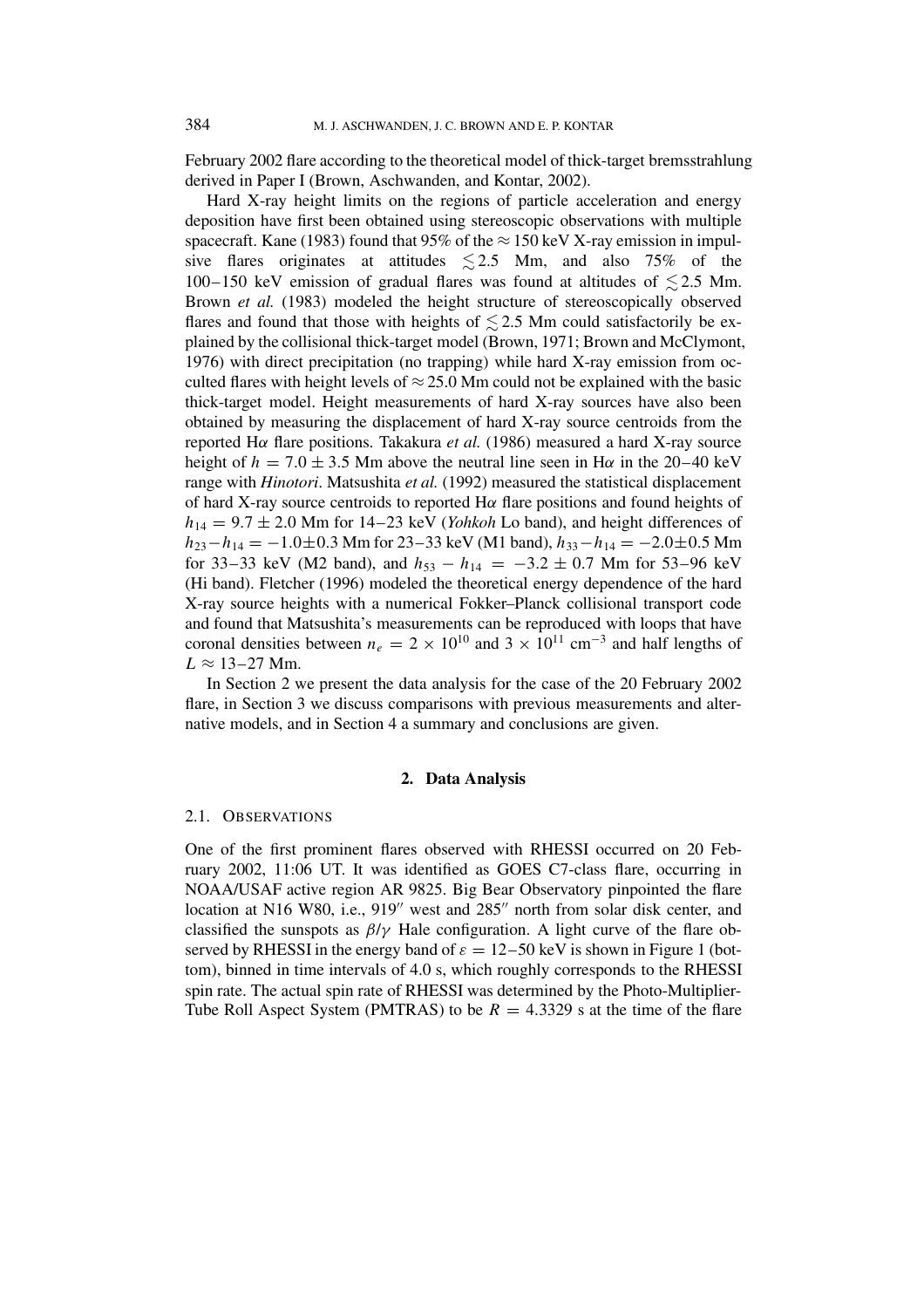

*Figure 1.* RHESSI (*bottom frame*) and GOES light curves (*top frame*). The GOES light curves are shown for the low-energy (*thin line*) and high-energy channel (*thick line*), along with the time derivative of the GOES flux (*dashed lines*). The RHESSI light curve is binned in steps of  $dt_{\text{histo}} = 4.0$  s. The time interval  $dt_{\text{image}} = 40.0$  s used in the images,  $16:06:00-16:06:40$  UT, is marked with *grey color*.

peak, at 11:06:16 UT. The rotation rate needs to be known with an accuracy of at least 10−<sup>4</sup> to calibrate the phase of the rotational modulation time profiles properly. Two soft X-ray light curves of the flare observed by GOES are also shown in Figure 1 (top) from the two channels,  $1-8$  Å ( $1.5-12$  keV) and  $0.5-4$  Å ( $3-$ 24 keV), respectively. The time derivative of the soft X-ray light curves (dashed lines in Figure 1, top) matches closely the hard X-ray light curve observed by RHESSI (Figure 1, bottom), as expected from the Neupert effect (e.g., Dennis and Zarro, 1993). For imaging, in different energy ranges we will use the time interval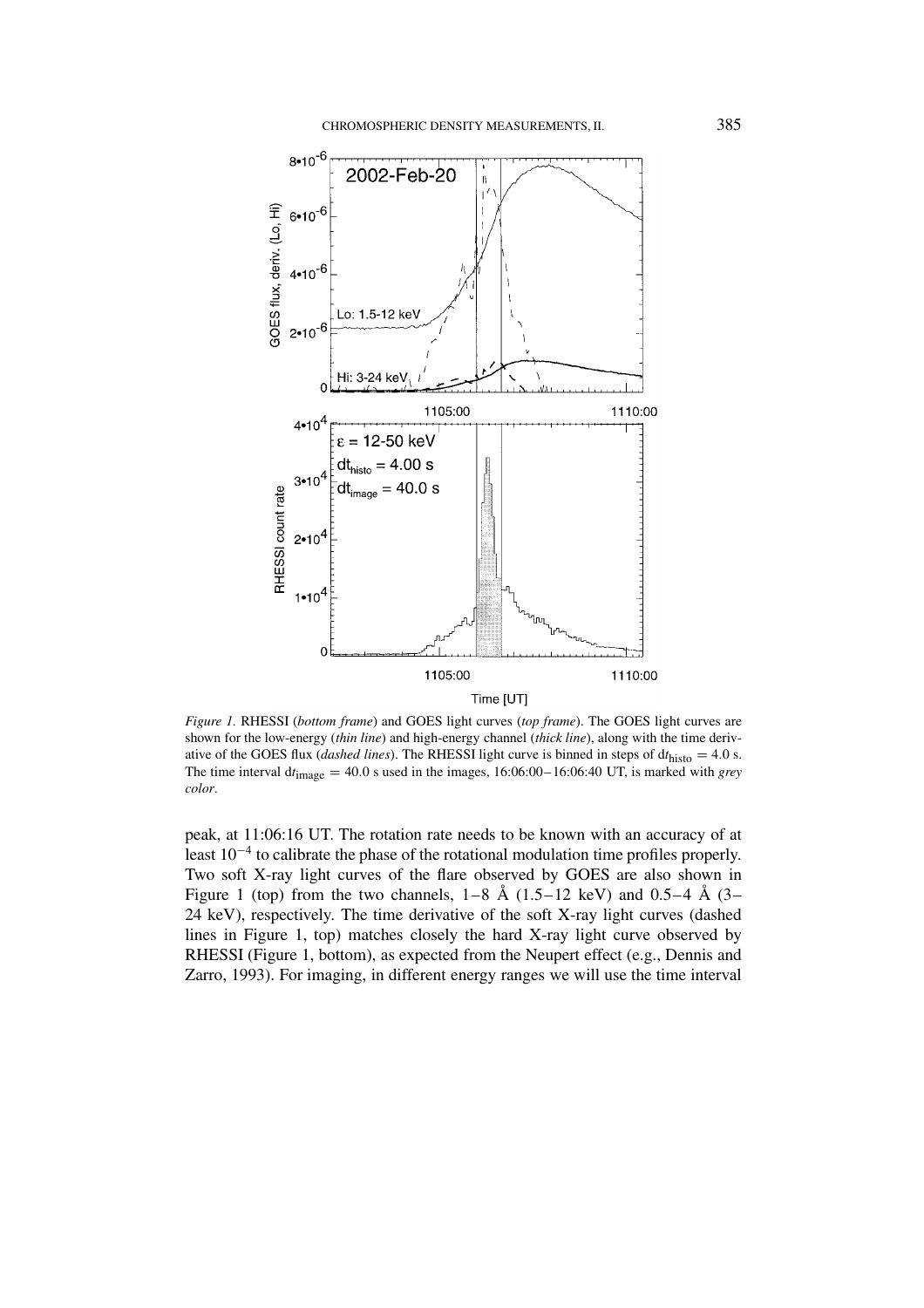

*Figure 2.* Image reconstructions of the 20 February 2002, 11:06:00–11:06:40 UT flare, observed with RHESSI, using grid Nos. 3–9. The images are reconstructed in four different energy ranges, the lowest showing mainly thermal looptop emission  $(12-14 \text{ keV})$ , while the higher energy ranges (16–18 keV, 22–24 keV, 30–40 keV) display double footpoint sources. Three different imaging algorithms were used: pixon method (*top row*), clean (*middle row*), and forward-fitting of two gaussian sources (*bottom row*). The field of view is in all cases 64" or 46 Mm. All maps are normalized to the same peak brightness, with contour levels given in increments of 10% of the peak brightness.

of 11:06:00–11:06:40 UT, which extends roughly over 10 RHESSI rotations and encompasses the flare peak (see time interval marked in Figure 1, bottom).

#### 2.2. FLARE LOOP GEOMETRY

In Figure 2 we show RHESSI image reconstructions of the flare during the time interval 20 February 2002 11:06:00–11:06:40 UT in four different energy ranges  $(12-14, 16-18, 22-24,$  and  $30-40 \text{ keV})$ , obtained with three different imaging algorithms, i.e., with the 'pixon', 'clean', and 'forward-fit' algorithms. These image reconstructions have been performed using the RHESSI grids Nos. 3–9, which contain information on spatial scales of  $6.8'' - 183''$  (see Table I in Aschwanden *et al.*, 2002b).

Here we discuss the imaging only for RHESSI grids Nos. 3–9 and not for the finest grids Nos. 1–2. This is because the finest grids Nos. 1–2 have not been fully calibrated at the time of writing which, together with the limited photon statistics makes their use rather unreliable for now. Nevertheless we obtain angular measurements of a precision of order that of the finest grids because we are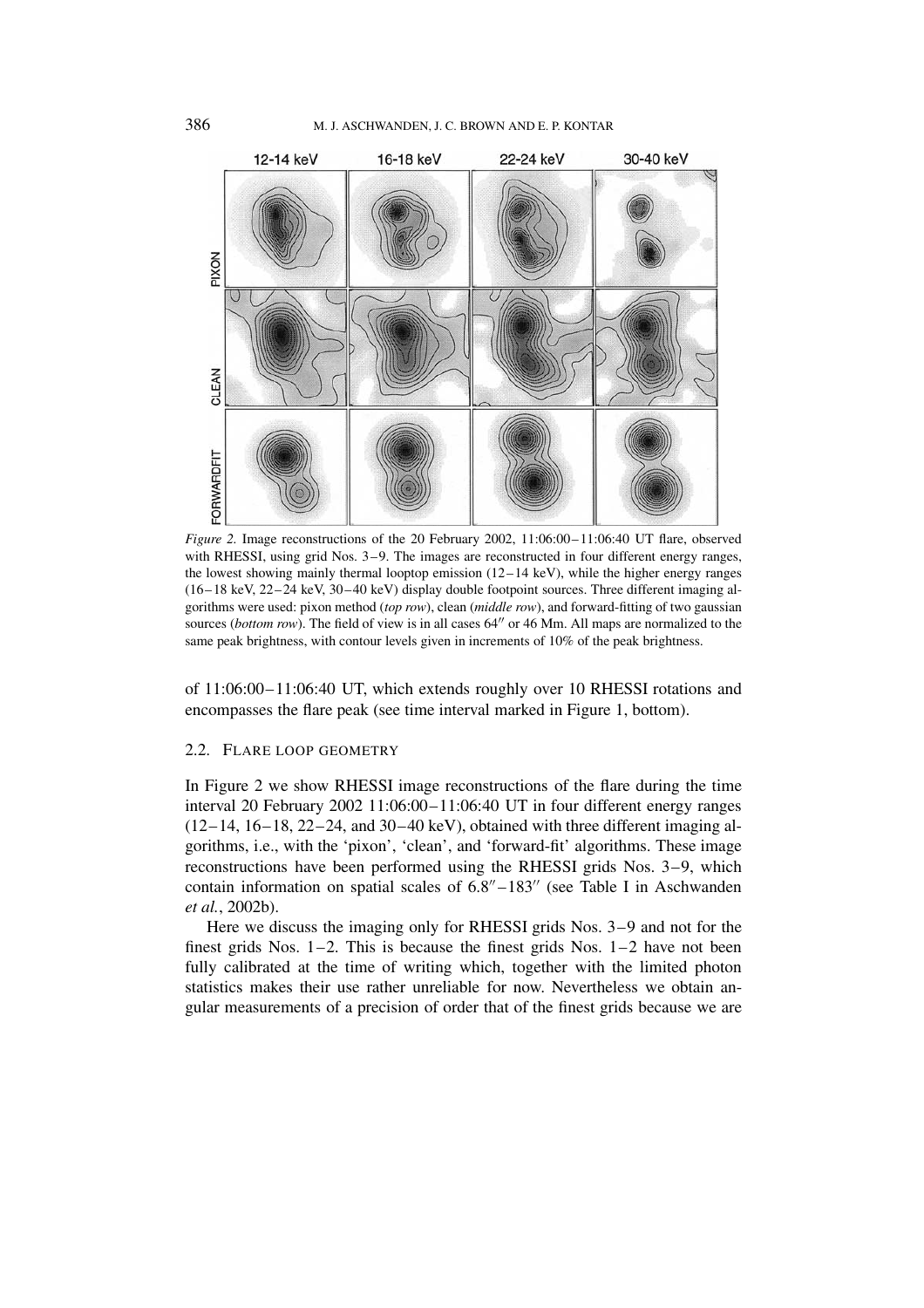fitting the centroids of parametric models rather than recovering the full image structure. At the time of image reconstruction (May 2002), the RHESSI software had already implemented (1) the roll-angle aspect solution (PMTRAS), (2) the corrected grid No. 5 calibration, and (3) corrections for small ( $\leq 100$  ms) data drop-outs due to cosmic-ray hits. A comparison of the three imaging algorithms shows both similarities and significant differences. The clean algorithm iteratively deconvolves a backprojection map with a calculated pointspread function, which has roughly a FWHM of the finest grid with significant modulation ( $\approx$  7" here). The clean images (Figure 2, middle row) contain also a residual map which provides a measure of the data noise. The pixon images were produced, unlike the clean algorithm, by fitting the theoretically calculated modulation time profiles from a pixonized model map to the observed time profiles. In this comparison in Figure 2 they tend to show somewhat sharper source structures and thus reveal some more detailed structures than the clean maps. The forward-fitting maps were produced by fitting the modulation time profiles of a parameterized model map with two gaussian source structures to the observed time profiles. This forwardfit method places all the flux into two locations that represent the best possible approximation to the real flux distribution, under the constraint of the particular parameterizations of 2 circular gaussian sources. The feature that is commonly reproduced by all three algorithms is the double-source structure for energies above 15 keV, while a single-source structure is seen at all lower energies (as imaged in the range of  $3-15$  keV).

The contours at the half peak flux of the forward-fitting maps are overlaid in Figure 3, for energies of  $\varepsilon = 15, 20, \ldots, 45$  keV. Because the centroids of the double gaussians are nearly co-spatial at higher energies, we interpret the two locations as conjugate footpoints of a flare loop (or a compact loop arcade). With forward-fitting, the centroids of the gaussian source structures can be localized more precisely than the angular resolution. This super-resolution, however, hinges on the assumption of a gaussian (or some other few-parameter) source model. For asymmetric sources there would be a possible bias depending on the skewness (3rdorder moment) of the true source distribution. The locations of the two footpoints, as determined from the averaged centroids of the forward-fitted gaussians at high energies ( $\gtrsim$  40 keV), are found at the coordinates  $X_1, Y_1 = [906.6'', 252.3'']$  and  $X_2, Y_2 = [900.9'', 277.0'']$  west and north of Sun center. This yields a midpoint position of [903*.7''*, 264*.6''*], a loop baseline of  $l = 24.8$  Mm, and an azimuth of  $\alpha = 102^{\circ}$  of the baseline to the east–west direction. If we assume a semi-circular geometry for the flare loop (indicated with dashed line style in Figure 2) we have a loop radius of  $r_{\text{loop}} = l/2 = 12.4$  Mm. The midpoint between the hard X-ray footpoints corresponds to a location of (N16 W75), close to the Big Bear reported flare position (N16 W80). Because this location is close to the limb, we see essentially the loop plane (assumed vertical) unforeshortened, with  $sin(75°) = 0.96$ . Radial distances to Sun center correspond therefore to altitude differences in good approximation.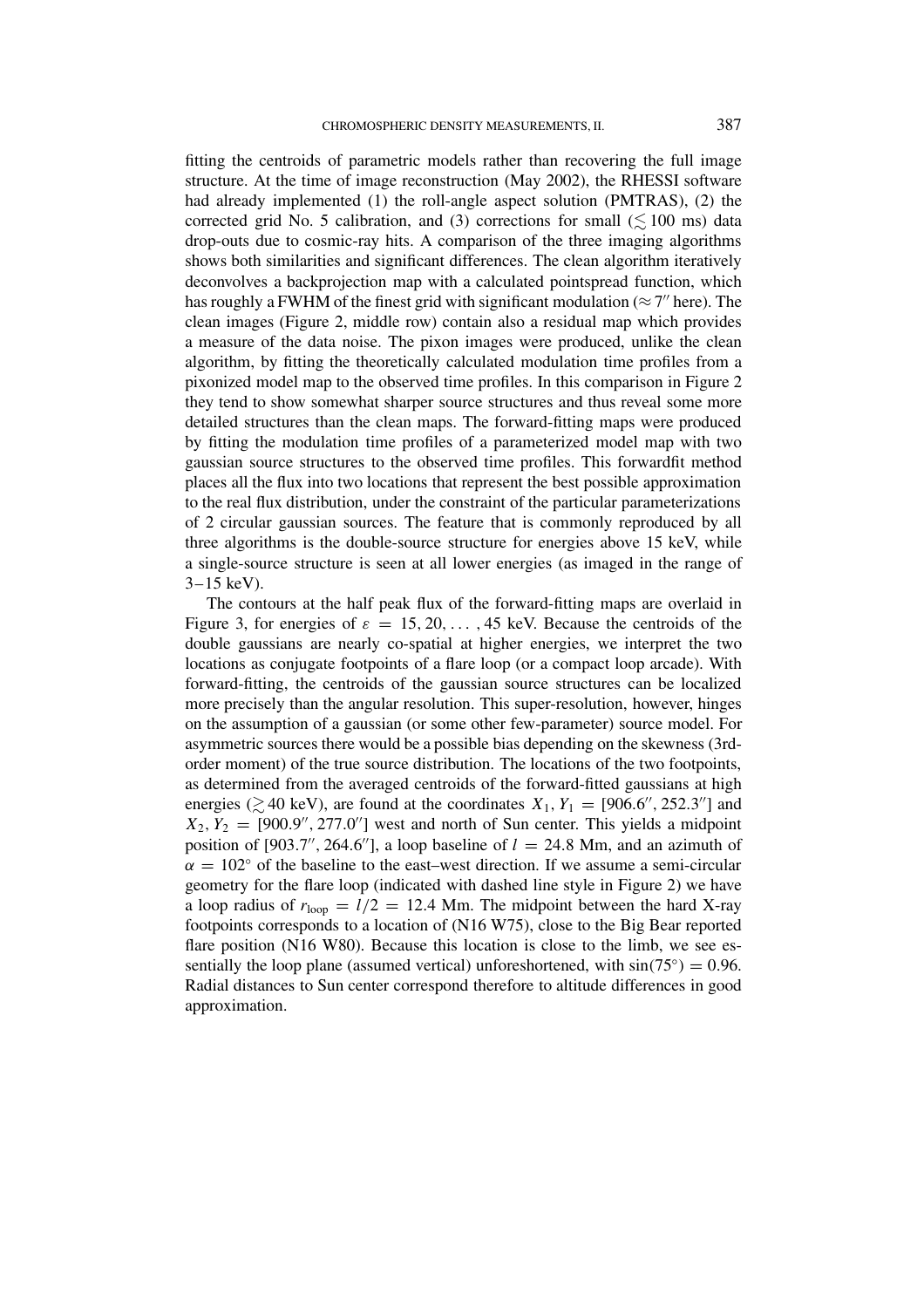

*Figure 3.* FWHM contours of forward-fit maps overlaid at different energies (15, 20, *...* , 45 keV). The greyscale map represents the 15 keV map. A heliographic grid with 1◦ spacing is overlaid. The *dashed lines* demarcate a flare loop with semi-circular geometry and vertical loop plane. Note that the centroids of the hard X-ray sources systematically increase in altitude with lower energies.

## 2.3. ALTITUDE MEASUREMENTS OF HARD X-RAY SOURCES

The next step is to measure the radial distances  $r(\varepsilon)$  of the hard X-ray footpoint sources from Sun center as a function of energy  $\varepsilon$ . We reconstructed 68 images with the forward-fitting method in the energy range of  $\varepsilon = 3, \ldots, 7$  keV, in steps of 1 keV. The energy widths  $\Delta \varepsilon$  of the images were chosen to be wide enough to ensure acceptable image quality, i.e.  $\Delta \varepsilon = 2$  keV for energies of  $\varepsilon \le 25$  keV,  $\Delta \varepsilon = 4$  keV for energies of 25 keV  $\langle \varepsilon \rangle$   $\langle \varepsilon \rangle$  and  $\Delta \varepsilon = 10$  keV for energies of  $\varepsilon \geq 35$  keV, respectively. From the forward fit maps we obtain the image coordinates  $x_i$ ,  $y_i$  of the gaussian source centroids (with respect to Sun center). We sort the coordinates of the two gaussian sources into northern (N) and southern (S) sources and determine their distances to Sun center, e.g.,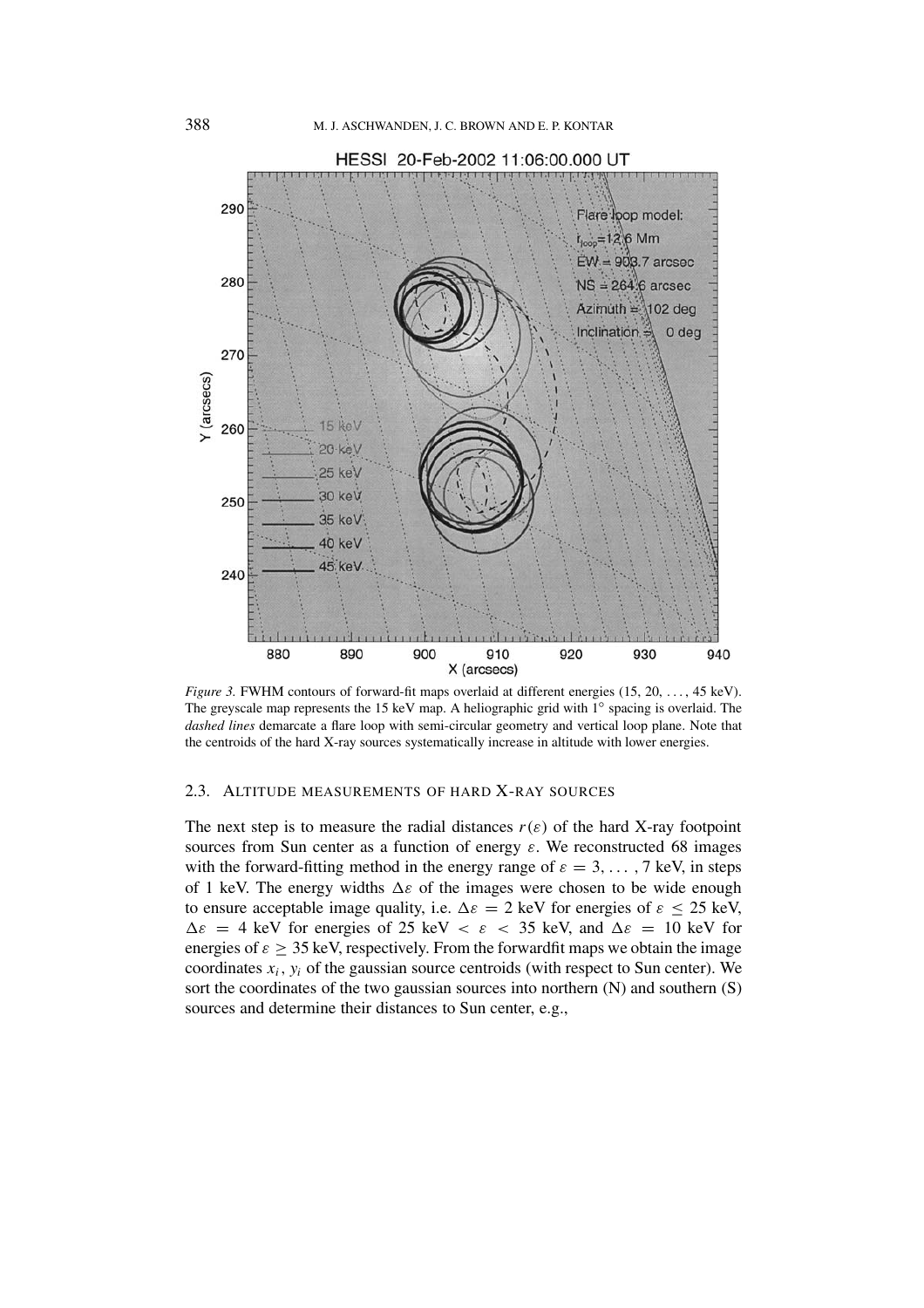

*Figure 4.* Height measurements of the centroids of the gaussian fits to the hard X-ray sources. The spatial location of the source centroids are shown in the *left side*, the altitudes as functions of energy in the *right panels*. Measurements at the southern footpoint are shown in the *top panels*, at the northern footpoint in the *middle panels*, and combined measurements in the *bottom panel*. The error bars of the height measurements were estimated from Poisson statistics in the cases of single footpoints, or from the differences in the case of combined footpoints. The curves indicate power-law fits, marked with thick linestyle in the energy range of the fit (15–50 keV). The best-fit parameters are also indicated.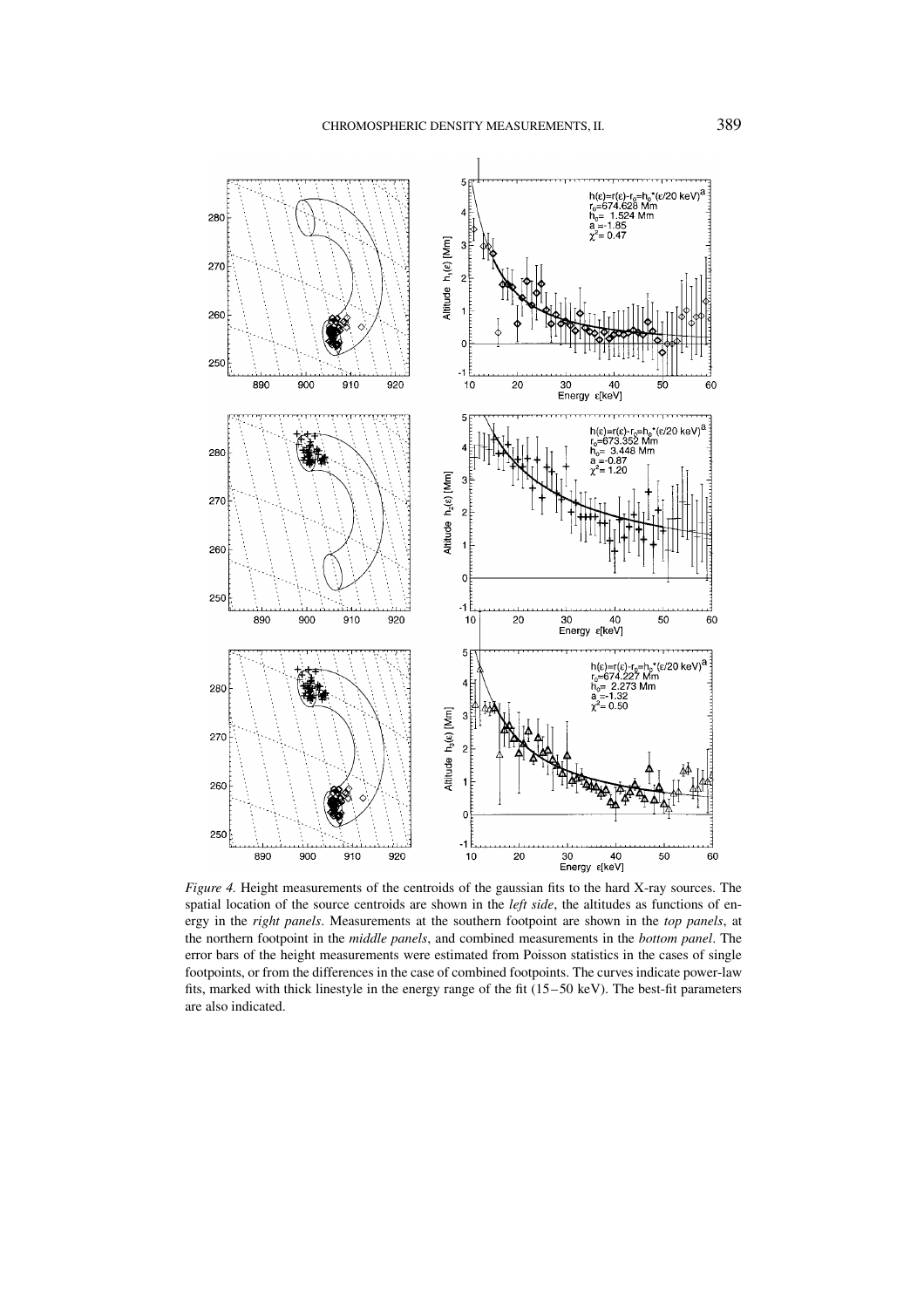390 M. J. ASCHWANDEN, J. C. BROWN AND E. P. KONTAR

$$
r(\varepsilon_i) = \sqrt{x_i^2 + y_i^2}.\tag{1}
$$

The positions of the source centroids are shown in Figure 4 (with cross symbols for the northern sources in the middle left panel and with diamond symbols for the southern sources in the top left panel in Figure 4). The location of the centroid positions shown in Figure 4 have been rotated by an empirical (energy-dependent) roll angle of  $7°/\varepsilon_{\text{keV}}$  to correct for a spin rate drift of  $\approx 14''/40$  s that is presently not fully accounted for in the imaging software. This roll-angle drift is energydependent because the image reconstruction is flux-weighted and the flux at lower energies peaks later than at higher energies (Neupert effect). This roll angle correction places all source locations within a loop diameter of  $\approx 5$ ") (Figure 4, left panels), but in no way affects the height measurements  $r(\varepsilon_i)$  here, because it is strictly in the orthogonal direction.

The measured source altitudes  $z(\varepsilon_i) = r(\varepsilon_i) - r_0$  are shown in Figure 4 (right panels), defined by a height difference of the radial distance  $r$  to Sun center to a reference height  $r_0$ . We choose a power-law function to fit the observed source altitudes  $z(\varepsilon)$  as a function of the energy  $\varepsilon$ ,

$$
z(\varepsilon) = r(\varepsilon) - r_0 = z_0 \left(\frac{\varepsilon}{20 \text{ keV}}\right)^{-a}.
$$
 (2)

In the high-energy limit ( $\varepsilon \mapsto \infty$ ) this power-law function yields as asymptotic limit a zero height  $(z \mapsto 0)$ , which we can associate with the solar surface. This power-law function has three free parameters, the source height *z*<sup>0</sup> at 20 keV, the reference level  $r_0$ , and the power-law slope  $a$ . We determine these three parameters from a least-square fit (with the Powell minimization method) to the observed values  $r(\varepsilon_i)$ . We fit only over the energy range 15 keV  $\langle \varepsilon_i \rangle$   $\langle \varepsilon_i \rangle$   $\langle \varepsilon_i \rangle$  which is the energy range that exhibits clear double-footpoint morphology. For the northern footpoint we find the parameters  $r_0^N = 674.6$  Mm,  $z_0 = 1.5$  Mm, and  $a = 1.85$ , and for the southern footpoint  $r_0^N = 673.4$  Mm,  $z_0 = 3.4$  Mm, and  $a = 0.87$ , respectively. If we average the altitudes from both footpoints (and adjust them to the same reference height) we find  $r_0 = 674.2$  Mm,  $z_2 = 2.3$  Mm, and  $a = 1.32$ (Figure 4, bottom right).

We attempted to estimate the uncertainties  $\sigma_r$  of the height measurements  $r$ from the simulations of double footpoint sources in Aschwanden *et al.* (2002b), which scale as a function of the gaussian source width *w* (in arcsec) and photon count statistics as

$$
\sigma_r = w'' \left( \frac{696 \text{ Mm}}{R''_{\odot}} \right) 10^{-1.27} \left( \frac{10^4}{R \Delta t} \right)^{1/2} \text{ (Mm)},\tag{3}
$$

where  $R_{\odot} = 970.5$ " is the solar radius, R the count rate, and  $\Delta t$  the imaging time interval. These formal error bars are shown in Figure 4 (right top and middle panel), yielding a  $\chi^2 = 0.47$  and 1.20, for the power-law height model fit of Equation (2). Another estimate of the systematic uncertainty of height measurements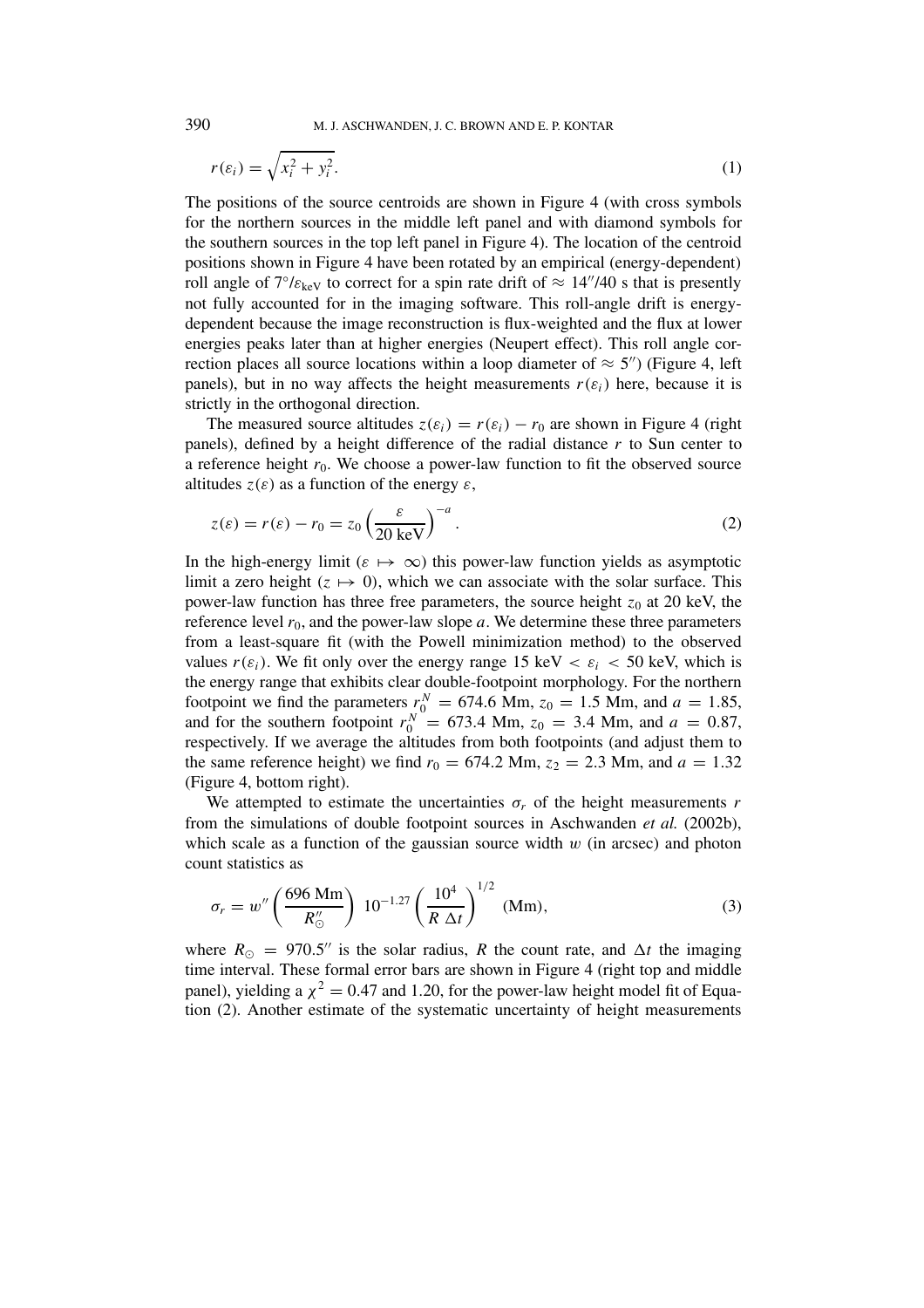can be obtained from the difference of heights at the northern and southern location, assuming that the same chromospheric density model holds at both places. Using the half height difference  $\sigma_z = |z_N - z_S|/2$  as an estimate of the uncertainty, we find a  $\chi^2 = 0.50$  for a model fit to the combined heights  $z(\varepsilon) = (z_N + z_S)/2$ (Figure 4, bottom right).

The height dependence  $z(\varepsilon)$  can also be fitted with an exponential function or a logarithmic function over this limited range of energy  $\varepsilon = 15-50$  keV. We fitted these alternative functions and obtained comparable  $\chi^2$ -values in the order of unity, so that the data cannot distinguish between these different models. However, a power-law function  $z(\varepsilon)$  is analytically (Equation (2)) most convenient and seems to provide reasonable physical limits even beyond the observed parameter range.

## 2.4. CHROMOSPHERIC DENSITY MODEL

The power-law dependence  $z(\varepsilon)$  (Equation (2)) deduced from the observations can be inverted to give,

$$
\varepsilon(z) = 20 \left(\frac{z}{z_0}\right)^{-1/a} \text{ (keV)}.
$$
 (4)

This expression can first be inserted into the simple form solution (Equation (7) in Paper I) for the chromospheric density model  $n(z)$ , after calculating the derivative d*ε*/d*z*. This yields also a power-law function for the density model *n(z)*,

$$
n(z) = n_0 \left(\frac{z}{z_0}\right)^{-b},\tag{5}
$$

with the density constant  $n_0$ ,

$$
n_0 \approx \frac{(20 \text{ keV} \times 1.610^{-9} \text{ erg keV}^{-1})^2}{K} \left(\frac{1}{a}\right) \left(\frac{1 \text{ Mm}}{z_0}\right)
$$
  
 
$$
\approx 1.5 \times 10^{12} \left(\frac{1}{a}\right) \left(\frac{1 \text{ Mm}}{z_0}\right) \text{ (cm}^{-3}),
$$
 (6)

and the power-law slope *b*,

$$
b = 1 + \frac{2}{a}.\tag{7}
$$

From the best-fit parameters (*a* = 1.32, *b* = 2.52,  $n_0$  = 1.14 × 10<sup>12</sup> cm<sup>-3</sup>,  $z_0$  = 2*.*3 Mm) to the combined footpoint sources we obtain a chromospheric density model of

$$
n(z) \approx 1.14 \times 10^{12} \left(\frac{z}{z_0}\right)^{-2.5} = 9.2 \times 10^{12} \left(\frac{z}{1 \text{ Mm}}\right)^{-2.5} \text{ (cm}^{-3}). \tag{8}
$$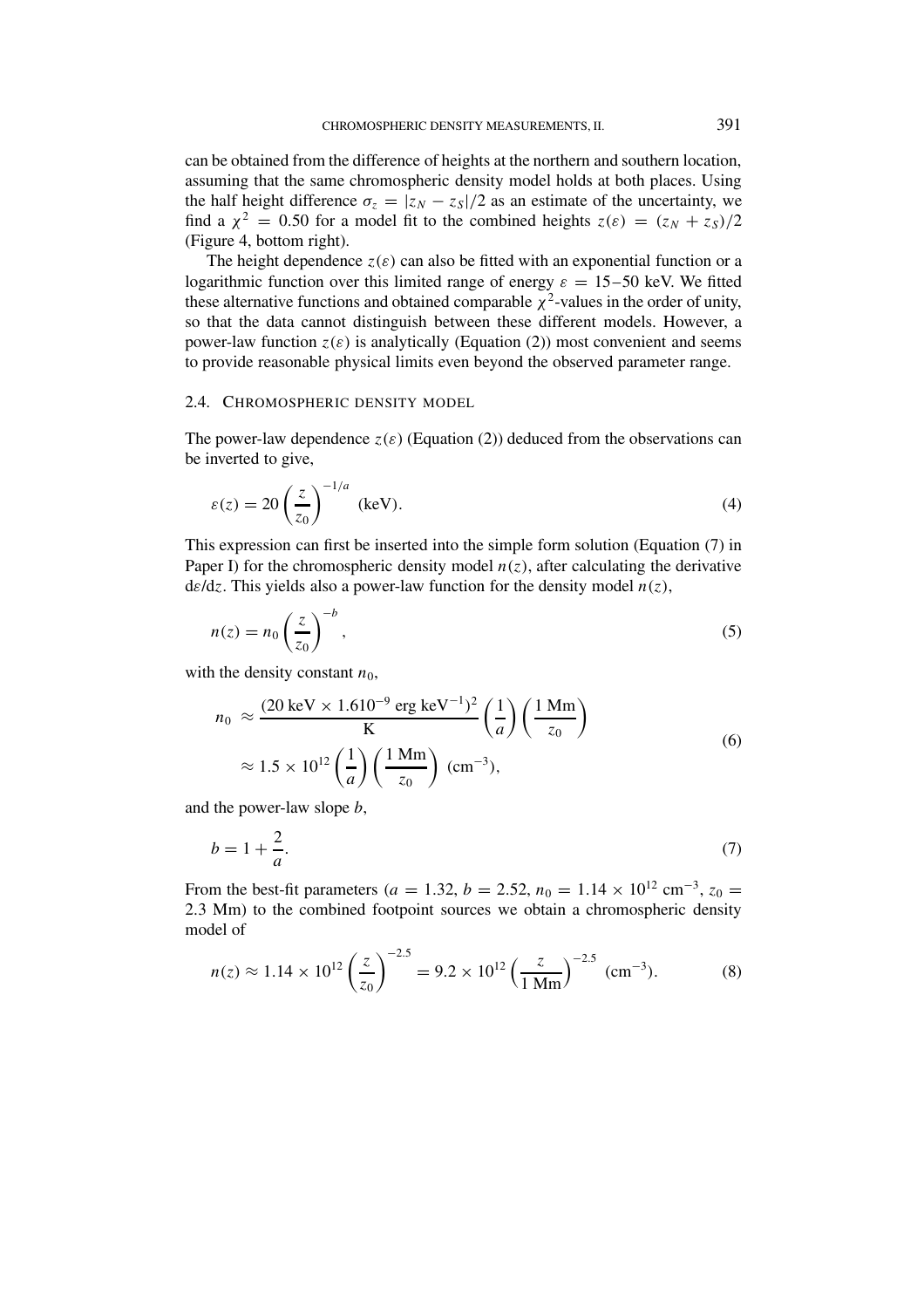

*Figure 5.* The chromospheric density model  $n_e(z)$  resulting from the best fit of the accurate model to the data. The accurate model includes the spectral dependence in terms of Kramer's cross-section (Paper I, Sections 2.4 and 2.5). The densities are a factor of 1.36 lower in the simple model (Paper I, Section 2.3). The thin curve represents the model at the northern and southern loop side, while the thick curve represents the averaged positions. The power-law model is constrained in the height range of  $h = 0.7-3.3$  Mm, corresponding to the energy range (15–50 keV) of the fit.

Figure 5 shows the chromospheric density model resulting from the accurate model (including the spectral dependence of  $\varepsilon \leq E$  in terms of Kramer's cross-section), which differs only by a density factor of 1.36 from the simple model (with the simplified assumption  $z = z(N(\varepsilon)) = z(N = \varepsilon^2/2K)$ ). In this model, electrons that produce 15–50 keV hard X-rays are stopped at a heights of  $z(\epsilon = 15 \text{ keV}) =$ 3.4 Mm and  $z(\epsilon = 50 \text{ keV}) = 0.7 \text{ Mm}$ , respectively.

### 2.5. HEIGHT FITTING

In Figure 6 we show the observed photon spectrum at the flare peak time, averaged over the time interval of 40 s over which the images were accumulated. This photon spectrum covers the same time interval and energy range of the 68 images reconstructed with forward-fitting. To find  $\gamma$ ,  $\delta$  the spectral fit was performed for the whole source volume with the standard SPEX software adapted for RHESSI in the SSW software. The spectrum can be fitted with a thermal plus a power-law function, as shown in Figure 6. The thermal spectrum that dominates at energies of  $\leq 15$  keV corresponds to a temperature of  $T = 15.3$  MK. Above an energy of  $\gtrsim$  15 keV, the nonthermal spectrum dominates, which was fitted with a power-law slope of  $\gamma = 3.89$ , corresponding to a power-law slope of  $\delta = \gamma + 1 = 4.89$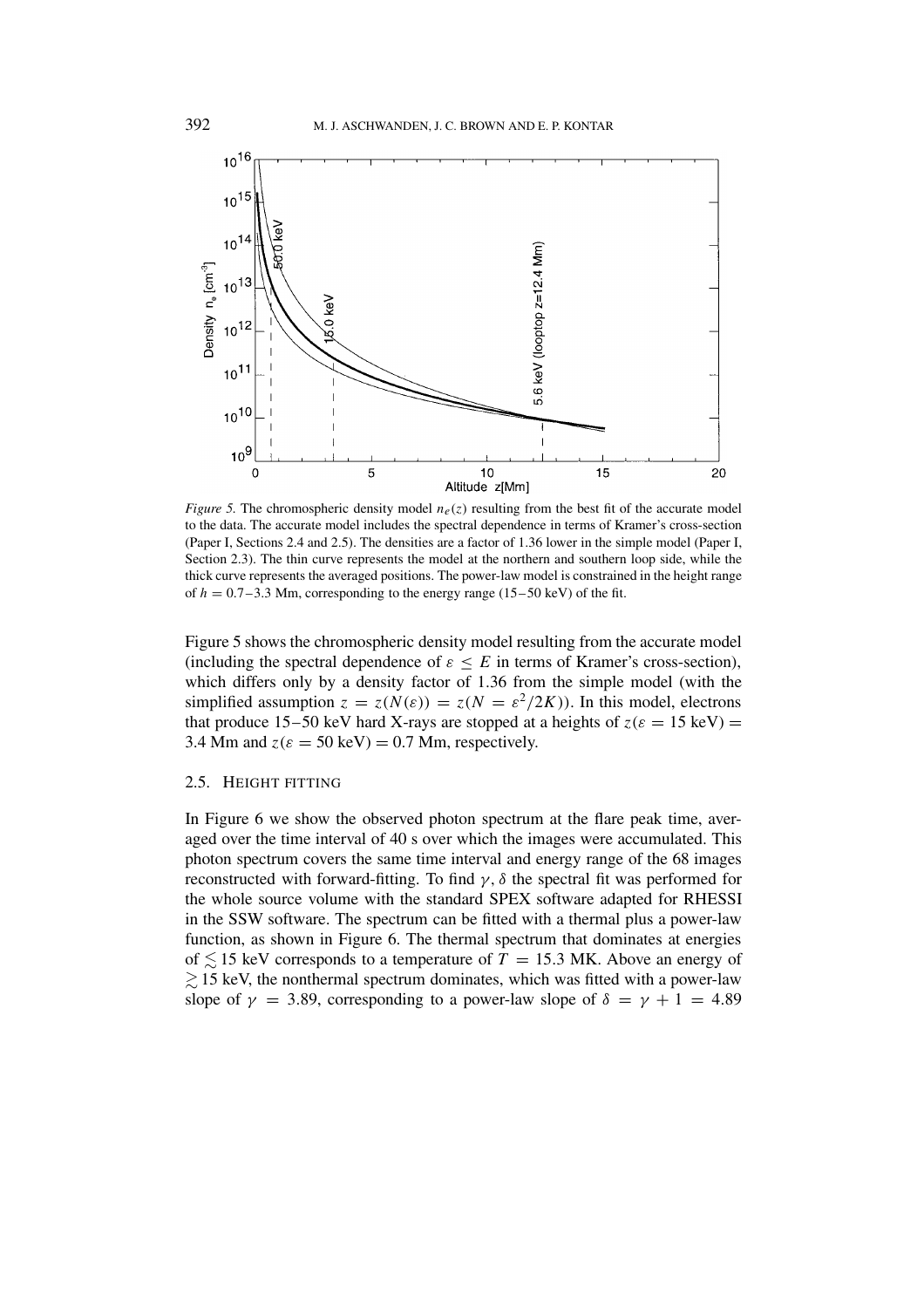

*Figure 6.* Photon spectrum (photons s<sup>-1</sup> cm<sup>-2</sup> keV<sup>-1</sup>) and spectral fits of a combined thermal and single-power-law spectrum in the energy range of 10–100 keV and time interval 11:06:00– 11:06:40 UT. In the range of 20–100 keV, the spectrum can be approximated by a power law with a slope of  $\gamma = 3.89$ . The thermal spectrum that dominates  $\leq 15$  keV corresponds to a temperature of *T* = 15*.*3 MK (or 1.315 keV).

for the electron injection spectrum in terms of the thick-target model. The accurate value of the spectral slope depends on various effects, i.e., (1) the temporal variation during the imaging time interval, (2) the energy range selected for fitting, (3) the spectral model chosen for fitting (e.g., single-power law vs. thermal-pluspower-law function), and (4) the chosen spatial volume (whole source versus single footpoints). By varying all these effects using different image reconstruction methods (CLEAN, MEM-Sato, MEM-Vis) we found a range of  $\gamma \approx 3.1 - 3.9$  for this particular flare time interval, which translates into an uncertainty range of 2.6 for the density scale factor  $n_0$  in the inferred chromospheric density model. This is less than the uncertainty due to the simplifications made in the thick-target model in Paper I.

In order to derive the heights  $z(\varepsilon)$  that correspond to the flux maxima of the gaussian fits we have to determine the location  $z_{\text{max}}$  of the peaks in the theoretical height distributions  $dI/dz(\varepsilon, z)$  expressed in terms of incomplete beta functions (Equation (25) and Figures 1 and 2 in Paper I). The flux maxima  $z_{\text{max}}(\varepsilon)$  can be determined numerically. We calculate the flux distributions  $dI/dz(\varepsilon, z)$  for the observationally determined spectral slope  $\delta = 4.89$  and the approximate values obtained from the simple model, i.e.,  $a = 1.32$ ,  $b = 1 + 2/a = 2.5$ ,  $n_0 =$  $1.14 \times 10^{12}$  cm<sup>-3</sup>,  $N_0 = n_0 z_0 / (b - 1) = 7.6 \times 10^{20}$  cm<sup>-2</sup>, and  $z_0 = 2.3 \times 10^8$  cm. We then vary the free parameters  $b$  and  $n_0$  until we find the best match to the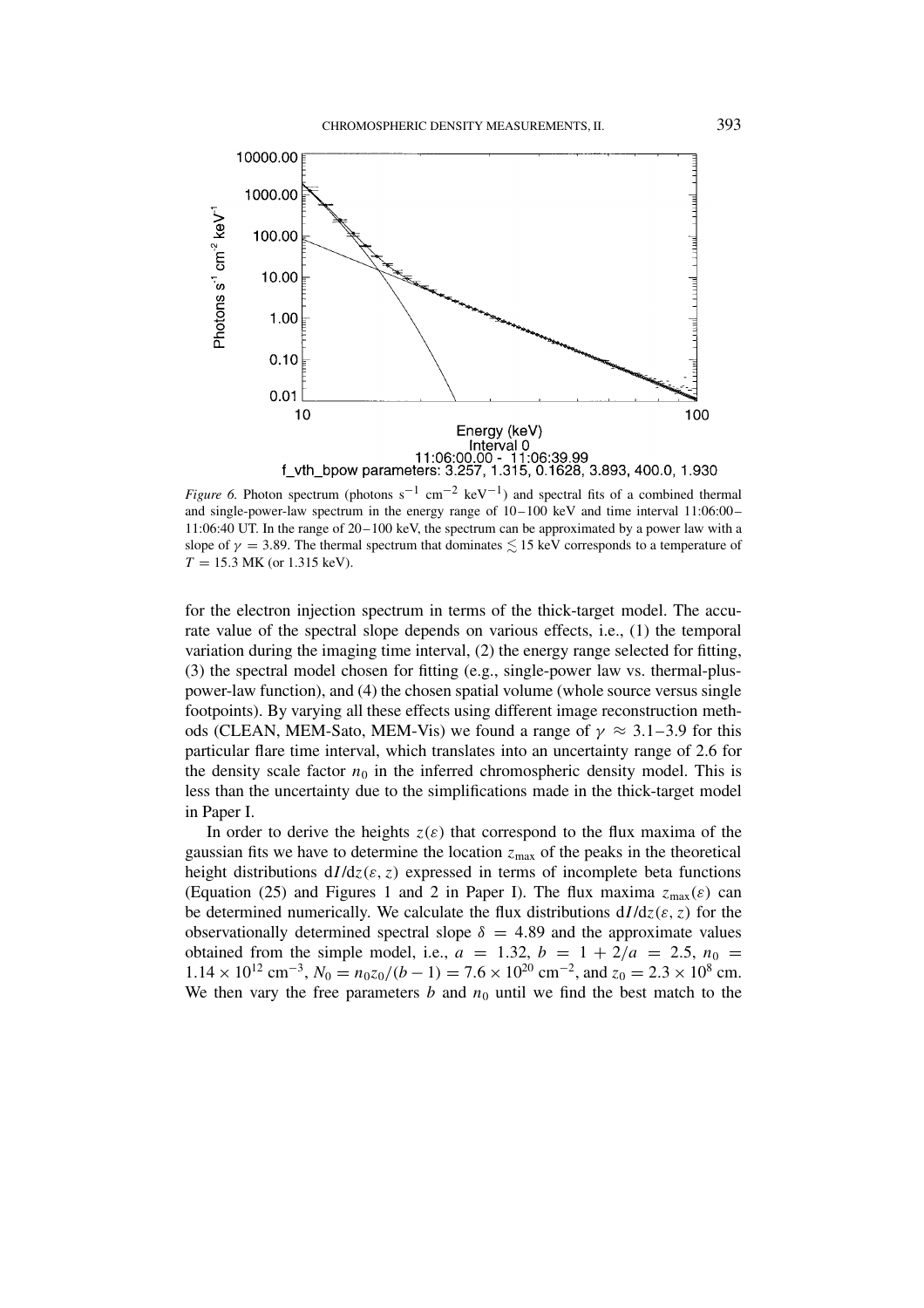

*Figure 7.* The analytical functions of the energy flux per height range, d*I* /d*z(ε, z)* (see Equation (25) in Paper I), for six different energies,  $\varepsilon = 10, 20, \ldots, 60$  keV, as a function of the altitude *z* (*top panel*). The functions are normalized to unity and shifted by 0.1 per energy value to make them visible. The locations *z*max*(ε)* of these functions are found numerically (marked with a *cross* and a *vertical solid line*). The locations of the observed heights of the gaussian sources are indicated with *vertical dashed lines*, which coincide with the function maxima positions for this best fit. The parameters  $n_0$  and *b* of the theoretical function have been optimized until the maxima  $z_{\text{max}}$  of the theoretical model coincided with the observed heights. The location of the same maxima are also shown as function of energy in the lower panel. The agreement between the model and the best fit amounts to  $z_{\text{obs}}/z_{\text{fit}} = 1.006 \pm 0.010$ .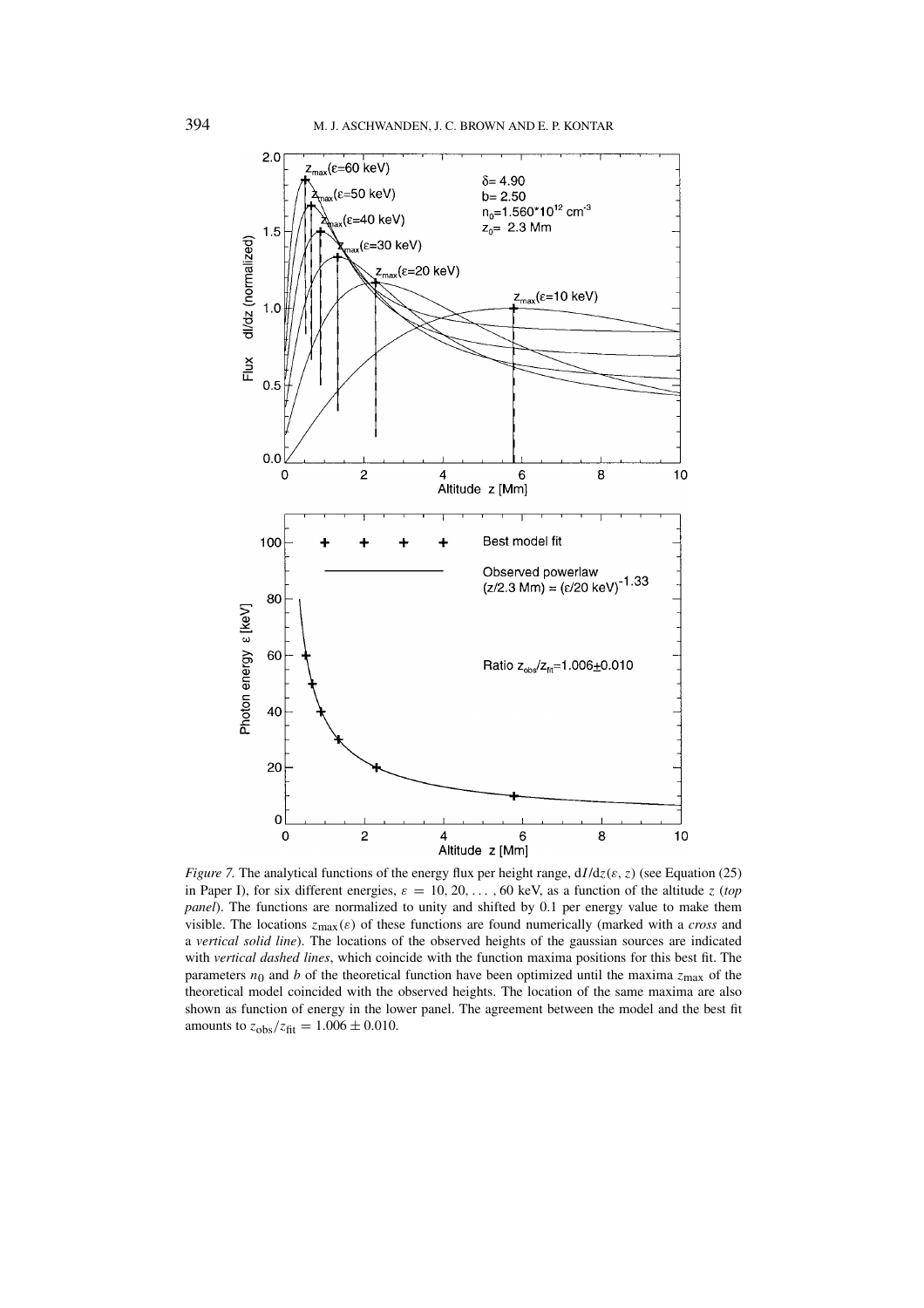observed heights of the gaussian source centroids, which follow approximately the power-law function given in Equation (2),  $z_{obs}(\varepsilon) = z_0(\varepsilon/20 \text{ keV})^{-1.32}$ . We find a best fit for the parameters *b* = 2.5 and a density constant  $n_0 = 1.56 \times 10^{12}$  cm<sup>-3</sup>. Thus our best-fit density model is

$$
n(z) \approx 1.56 \times 10^{12} \left(\frac{z}{z_0}\right)^{-2.5} = 1.25 \times 10^{13} \left(\frac{z}{1 \text{ Mm}}\right)^{-2.5} \text{ (cm}^{-3}).\tag{9}
$$

The display of  $\varepsilon(z_{\text{max}})$  shown in Figure 7 (bottom panel) illustrates that the best model fit (marked with crosses in Figure 7, determined from the maxima of the theoretical function with the incomplete beta function (see Equation (25) in Paper I), matches the observed power-law function  $(z/2.3 \text{ Mm}) = (z/20 \text{ keV})^{-1.32}$ with an accuracy of  $z^{obs}/z^{fit} = 1.006 \pm 0.010$ , averaged over the energy range of 10–60 keV. The height distribution  $I(z, \varepsilon)$  is shown in graphical form in Figure 7, and as a brightness map in Figure 8. Note that the low-energy emission at  $\varepsilon \lesssim 15$  keV is spread over a considerable fraction of the flare loop, while highenergy emission at  $\varepsilon \gtrsim 20$  keV is fairly concentrated in chromospheric heights  $h \leq 2.5$  Mm.

For the best model fit used above with  $\gamma = 3.89$  the mono-energetic approximation  $\varepsilon \approx E$  (made in the approximate density model of Section 2.3 in Paper I) leads to a density scale value  $n_0$  which is a factor of 1.36 smaller than that for the spectrally corrected value with the (Kramer's) bremsstrahlung cross-section  $Q(\varepsilon, E)$ . If one uses a higher energy range to estimate *γ* one gets a larger differential factor between the two methods because for flatter electron spectra more photons are emitted at well below the short-wavelength limit.

### **3. Discussion**

Here we discuss three topics that are relevant to our results: comparison with previous hard X-ray altitude measurements (Section 4.1), comparison of our inferred chromospheric density model with previous chromospheric and coronal density models (Section 4.2), and comparison of our inferred average flare loop density with previous measurements and numerical simulations of the density in the chromospheric evaporation phase (Section 4.3).

## 3.1. HARD X-RAY ALTITUDE MEASUREMENTS

Previous altitude measurements of hard X-ray sources have been performed by stereoscopic observations of occulted flares (Kane, 1983), by relative displacements of hard X-ray source centroids from H*α* flare positions (Takakura *et al.*, 1986; Matsushita *et al.*, 1992), by displacements above the solar limb (Aschwanden *et al.*, 1999), and in this study by fitting a power-law density model  $h(\varepsilon)$  =  $r(\varepsilon) - r_0 \sim \varepsilon^{-a}$  to the observed distances  $r(\varepsilon)$  from Sun center. Each method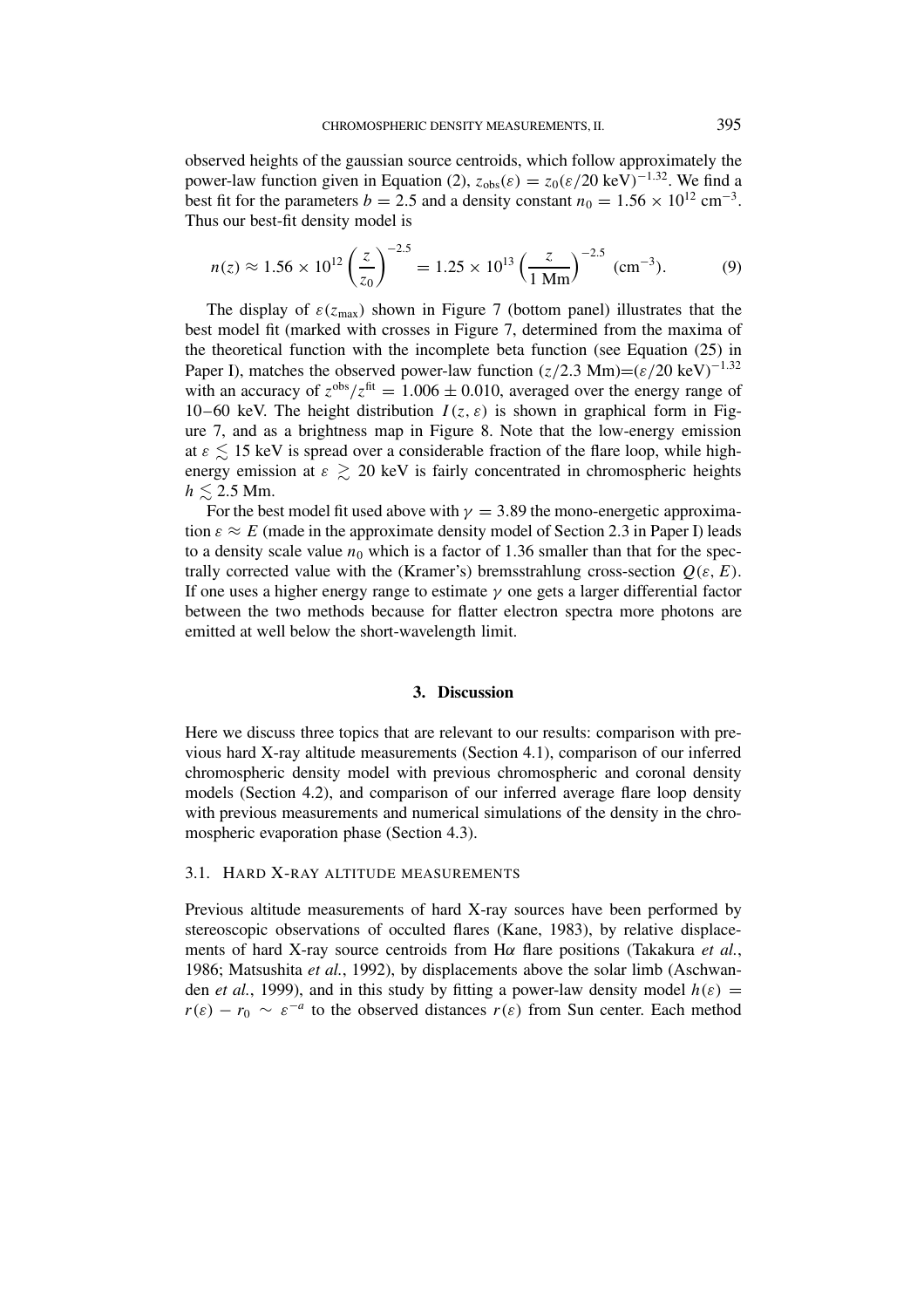

*Figure 8.* The height distributions  $I(z, \varepsilon)$  are computed for  $\varepsilon = 5, 10, \ldots, 40$  keV and are represented by brightness maps of the flare loops in different energy bands. The vertical axis represents the height scale *h*, for a flare loop with a loop radius of 12.4 Mm. The corresponding chromospheric densities *ne* are indicated on the *right side*. Note that the brightness distributions of all energies *ε*  $\gtrsim$  20 keV are fairly concentrated inside the chromosphere (at *h*  $\lesssim$  2.0 Mm), while the *ε*  $\lesssim$  15 keV emission is spread along the entire flare loop.

has its own systematic errors, which have never been compared in detail. We show a comparison with the previous results in Figure 9. If we plot the reported absolute heights (Figure 9, top), we find that all previously measured altitudes are higher than those measured with RHESSI in this study. The reason for this systematic trend is not obvious, although we expect arbitrary offsets between H*α* and hard X-ray flare positions, because the brightest part of the often quite long H*α* flare ribbons do not necessarily coincide with the rather concentrated hard Xray footpoints of flare loops. Also we know that H*α* flare positions are reported with typical accuracies of 1 heliographic degree, which corresponds to 12 Mm. In the statistical dataset of Matsushita *et al.* (1992), which contains 92 flare events, the absolute height error was estimated to  $\sigma_h = 2.0$  Mm. Even in the highest energy channel (53–93 keV) analyzed by Matsushita *et al.* (1992), a source height of  $h_{53} = 6.5 \pm 2.0$  Mm was deduced, which requires a thick-target density of  $n_e \approx 10^{13}$  cm<sup>-3</sup>, which is unlikely to exist at this height (Figure 5), according to standard chromospheric models (Figure 10). Thus, we conclude that most of the previous absolute height measurements have large uncertainties that were not properly accounted for.

A much better agreement is achieved in the relative height measurements of hard X-ray sources at different energies. In Figure 9 (bottom panel) we show the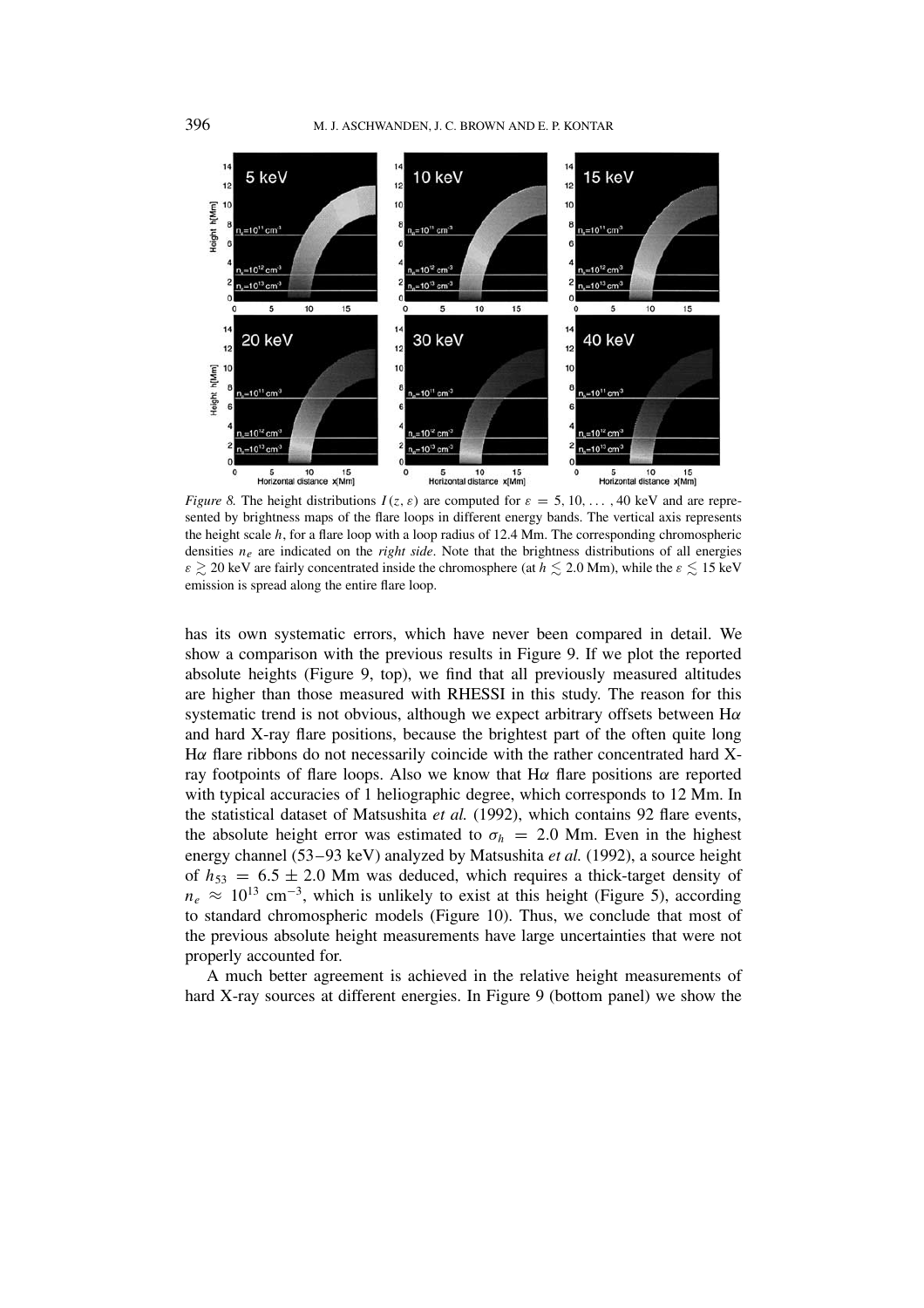

*Figure 9.* A compilation of reported hard X-ray source heights is shown in the *top panel*, from Kane (1983), Takakura *et al.* (1986), Matsushita *et al.* (1992), and Aschwanden *et al.* (1999), and from this work (N, S, mean). In the *lower panel* we shift the absolute height to a common reference level of  $h = 1.9$  Mm at  $\varepsilon = 23$  keV. Note that the agreement of relative source heights as function of energy (*lower panel*) agrees much better than the absolute heights (*top panel*).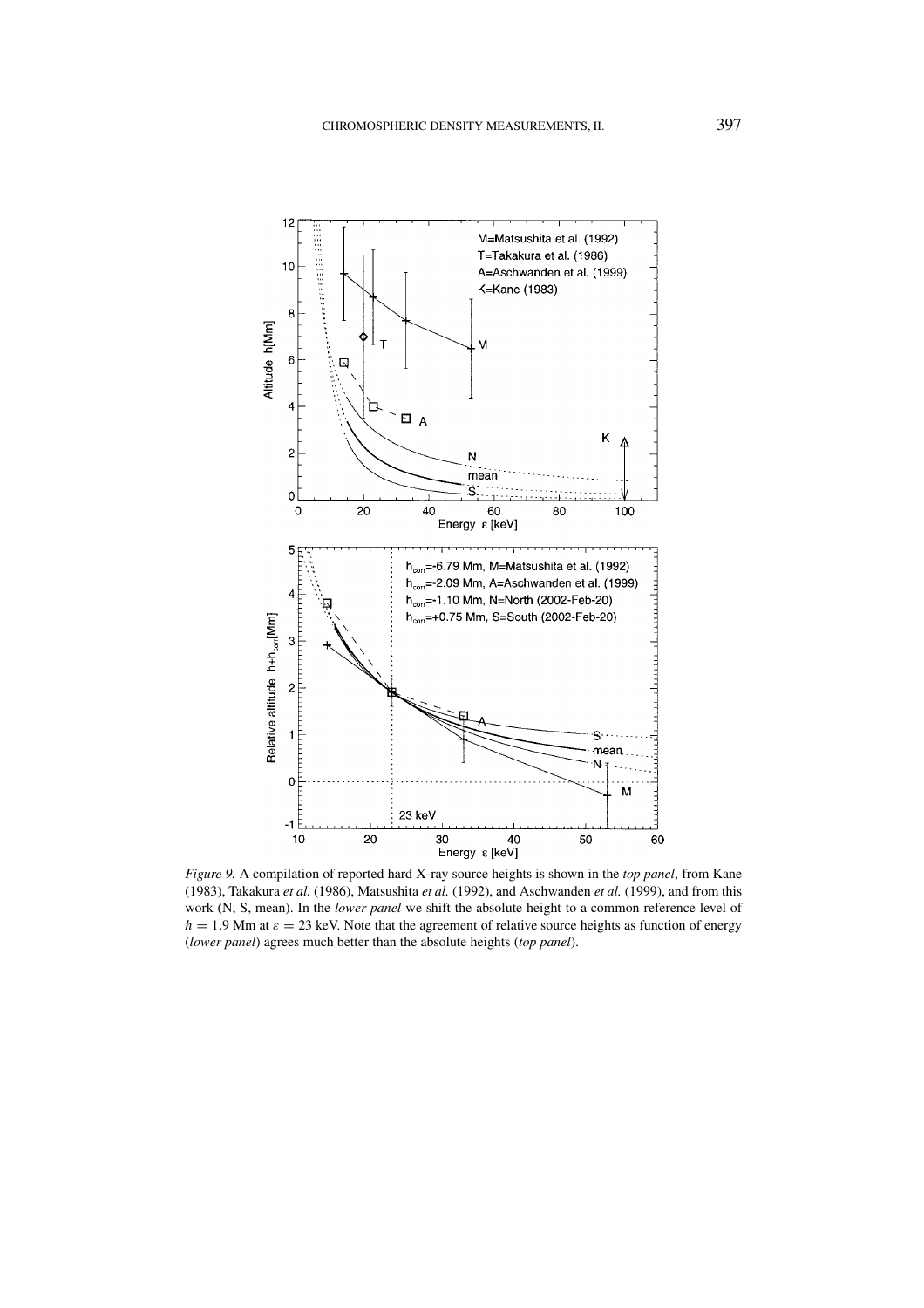relative height differences for a common reference height of  $h(\varepsilon = 23 \text{ keV})$ 1.9 Mm. The required corrections of the reported absolute altitudes are:  $h_{corr}$  = −6*.*8 Mm (Matsushita *et al.*, 1992), *h*corr − 2*.*1 Mm (Aschwanden *et al.*, 1999), and  $h_{\text{corr}}$  − 1.1 Mm and + 0.8 Mm for the north and south footpoints of the 20 February 2002 flare. The relative heights at different energies agree then within  $\Delta h \approx \pm 0.5$  Mm over the entire energy range from 10 to 50 keV, all being consistent with a thick-target model with plausible chromospheric densities, even if we allow for the larger values inferred using smaller values of  $\gamma$ . Note, however, that  $\Delta h \approx \pm 0.5$  corresponds to almost 2 density scale heights at low chromospheric temperatures, or a factor of 10 uncertainty in *n*.

### 3.2. CHROMOSPHERIC DENSITY MODELS

The main new result from this study is that we determine for the first time a chromospheric density model  $n_e(h)$  from hard X-ray measurements, enabled by the new capabilities of RHESSI. It is therefore instructive to put our measurements into context with previous chromospheric models. A compilation of a number of chromospheric density models available in literature is shown in Figure 10. Chromospheric and coronal density models are sharply divided by a thin transition region where the temperature rises from the temperature minimum region ( $≈ 10000-20000$  K) to coronal temperatures ( $T_e ≥ 1$  MK). Below the transition region, the plasma is only partially ionized, and thus the electron density  $n_e$  is lower than the hydrogen density  $n<sub>H</sub>$ . At the transition region, where complete ionization sets in, the neutral hydrogen density  $n_{\text{H}^0}$  drops then to a very small value, at an altitude of approximately  $h \approx 2.0$  Mm (Figure 10). Above the transition region, i.e., at  $h \gtrsim 2.0$  Mm, the plasma is fully ionized and the electron density is almost equal to the ion density, i.e.,  $n_e \approx n_i$ . Coronal density models therefore assume  $n_e(h) \approx n_i(h)$ .

Chromospheric density models have been calculated in great detail based on ion abundance measurements from a larger number of EUV lines, constrained by hydrostatic equilibrium and radiation transfer assumptions (e.g., Vernazza, Avrett, and Loeser, 1973, 1976, 1981; VAL models, see Figure 10), and ambipolar diffusion (Fontenla, Avrett, and Loeser, 1990, 1991; FAL models, see Figure 10). Newer developments include sunspot umbral models (Maltby *et al.*, 1986; Obridko and Staude, 1988), sunspot penumbral models (Ding and Fang, 1989), or stochastic multi-component models with hot flux tubes randomly embedded in a cool medium (Gu *et al.*, 1997), all shown in Figure 10. At coronal heights, i.e., at  $h \gtrsim 2.0$  Mm, an average quiet sun density model was computed by Gabriel (1976), based on the expansion of the magnetic field of coronal flux tubes that line up with the boundaries of the supergranule convection cells. The geometric expansion factor and the densities at the lower boundary computed from chromospheric models then constrains coronal densities, which fall off exponentially with height, in isothermal fluxtubes with hydrostatic equilibrium. This yields electron densities of  $n_e \approx 10^9$  cm<sup>-3</sup> at the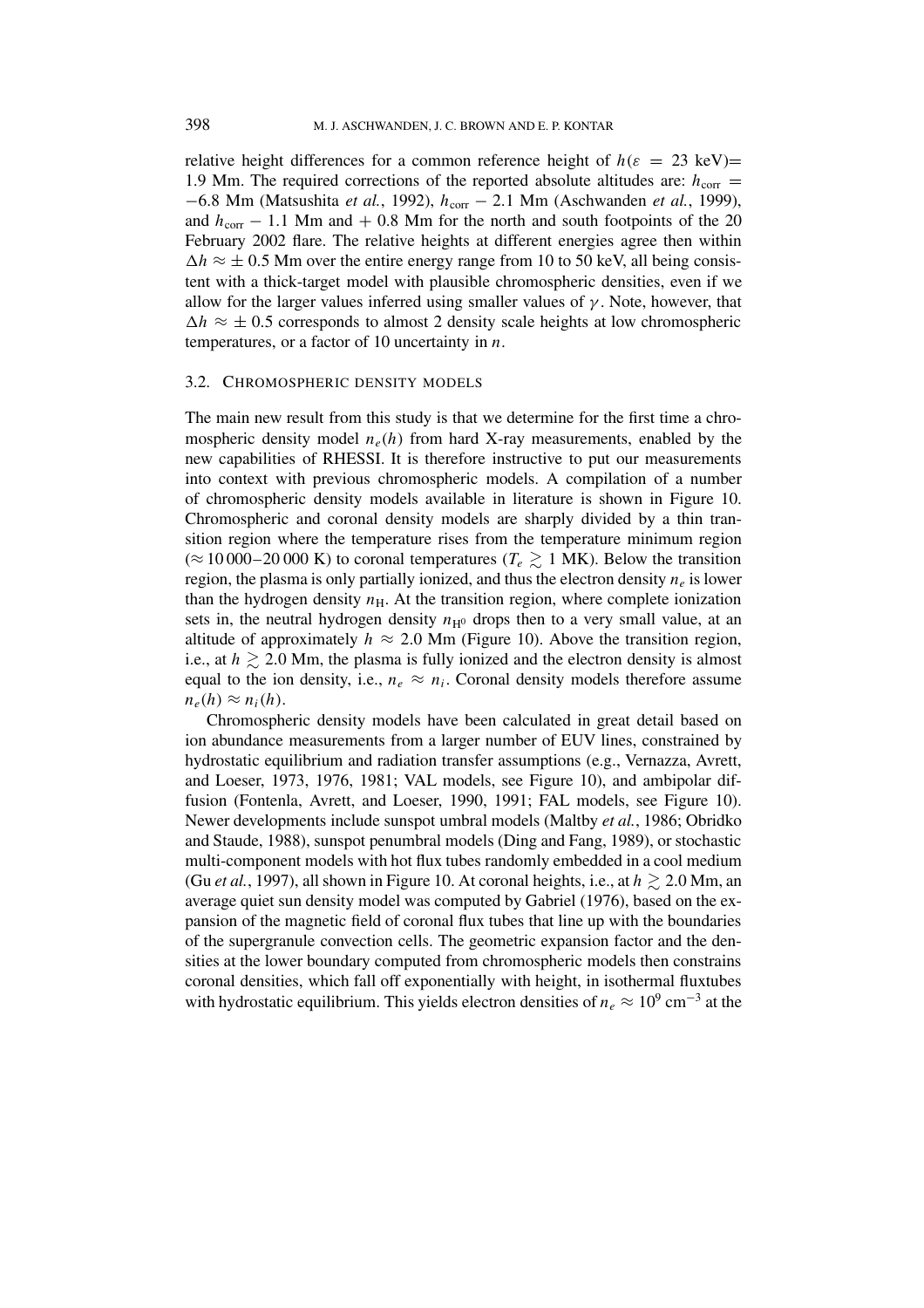

*Figure 10.* A compilation of chromospheric and coronal density models: VAL-C = Vernazza, Avrett, and Loeser (1981), model C; FAL-C = Fontenla, Avrett, and Loeser (1990), model C; FAL-P = Fontenla, Avrett, and Loeser (1990), model P; Gu = Gu *et al.* (1997); MM = Maltby *et al.*, 1986), model M; ME = Maltby *et al.* (1986), model E;  $D =$  Ding and Fang (1989);  $O =$  Obridko and Staude (1988); Gabriel = Gabriel (1976), coronal model; CICM = Caltech Irreference Chromospheric Model, radio sub-millimeter limb observations (Ewell *et al.*, 1993), RHESSI flare loop (this work).

coronal base in quiet-Sun regions (Gabriel, 1976), as shown in Figure 10. These hydrostatic models in the lower corona, however, have been criticized because of the presence of dynamic phenomena such as spicules, which contribute in the statistical average to an extended chromosphere. The spicular extension of this dynamic chromosphere has been probed with high-resolution measurements of the Normal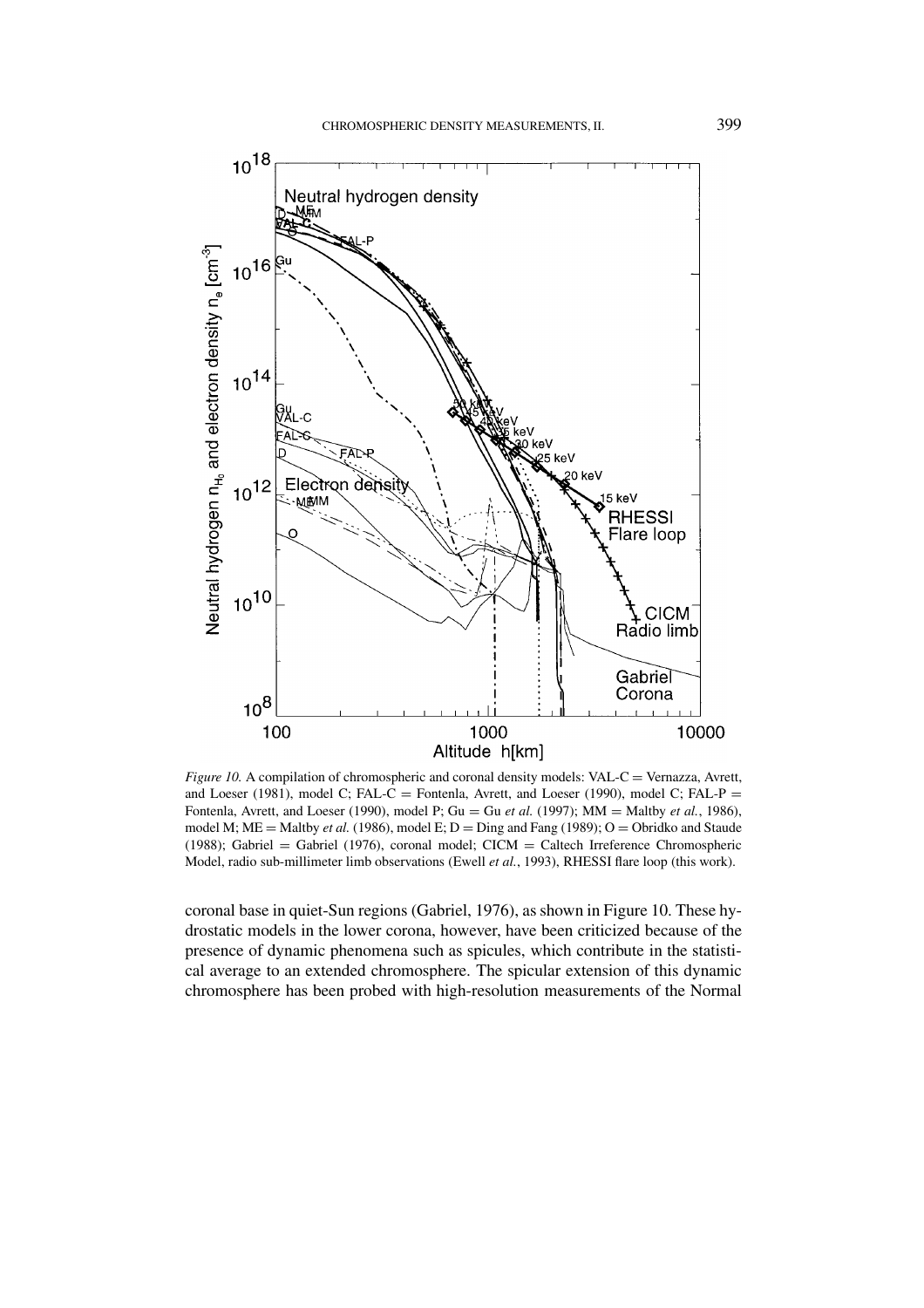Incidence X-Ray Telescope (NIXT) (Daw, DeLuca, and Golub, 1995) as well as with radio submillimeter observations during a total eclipse (Ewell *et al.*, 1993). At radio wavelengths, the opacity of the chromosphere is due to free-free emission, which can be modeled straightforwardly from radio brightness temperature measurements at the limb. Using the radio limb height measurements at various mm and sub-mm wavelengths in the range of  $200-3000 \mu m$  (Roellig *et al.*, 1991; Horne *et al.*, 1981; Wannier, Hurford, and Seielstad, 1983; Belkora *et al.*, 1992; Ewell *et al.*, 1993), an empirical Caltech Irreference Chromospheric Model (CICM) was established, which fits the observed limb heights between 500 km and 5000 km in a temperature regime of  $T = 4410$  K to  $T = 7500$  K (Ewell *et al.*, 1993), shown in Figure 10. We see that these radio limb measurements yield electron densities that are 1–2 orders of magnitude higher in the height range of 500– 5000 km than predicted by hydrostatic models (VAL, FAL, Gabriel, 1976), which was interpreted in terms of the dynamic nature of spiculae (Ewell *et al.*, 1993). Comparing now our RHESSI measurements, which mainly probe the total neutral and ionised hydrogen density that governs the bremsstrahlung and the total bound and free electron density in the collisional energy losses, with the free electron density  $n_e(h)$  inferred from the radio-based measurements of free-free emission, we see a remarkably good agreement, between the two density profiles in the height range of  $h \approx 1000-3000$  km. The RHESSI-inferred densities in the hot parts of the flare loop ( $\gtrsim$  3000 km) exceed the radio-inferred densities, probably due to the process of chromospheric evaporation, which we discuss in the next subsection.

#### 3.3. CHROMOSPHERIC EVAPORATION

The collisional degradation of high-energy electrons precipitating during the impulsive flare phase heats up the chromospheric plasma and drives an upflow of heated plasma that fills the flare loops (Brown, 1973), most visible in the emission measure increase in soft X-rays, a scenario dubbed *chromospheric evaporation* (e.g., see reviews by Bornman, 1999 and Antonucci *et al.*, 1999). Hydrodynamic simulations of this particle-driven chromospheric heating process yield typical densities of  $n_e \approx 10^{11}$  cm<sup>-3</sup> for the upflowing plasma (e.g., Mariska, Emslie, and Li, 1989; Mariska, 1995; Hori *et al.*, 1997, 1998). Slightly higher densities can be obtained by increasing the energy flux (of precipitating electrons and ions), but radiative loss becomes so efficient that not much more density can be pumped into the flare loops (Mariska, private communication).

We can compare the RHESSI-inferred densities with the values obtained from chromospheric evaporation models by averaging the density model  $n(z)$  over a volume that corresponds to the hot flare loop segment, as seen in soft X-rays. Because the density is rapidly decreasing with height, we have to be careful where we assume the lower height limit of the hot flare plasma. According to the chromospheric models shown in Figure 10, the lower limit of the hot flare loop segment could be anywhere between  $h \gtrsim 1000$  km and  $h \lesssim 5000$  km, where dense cool spicular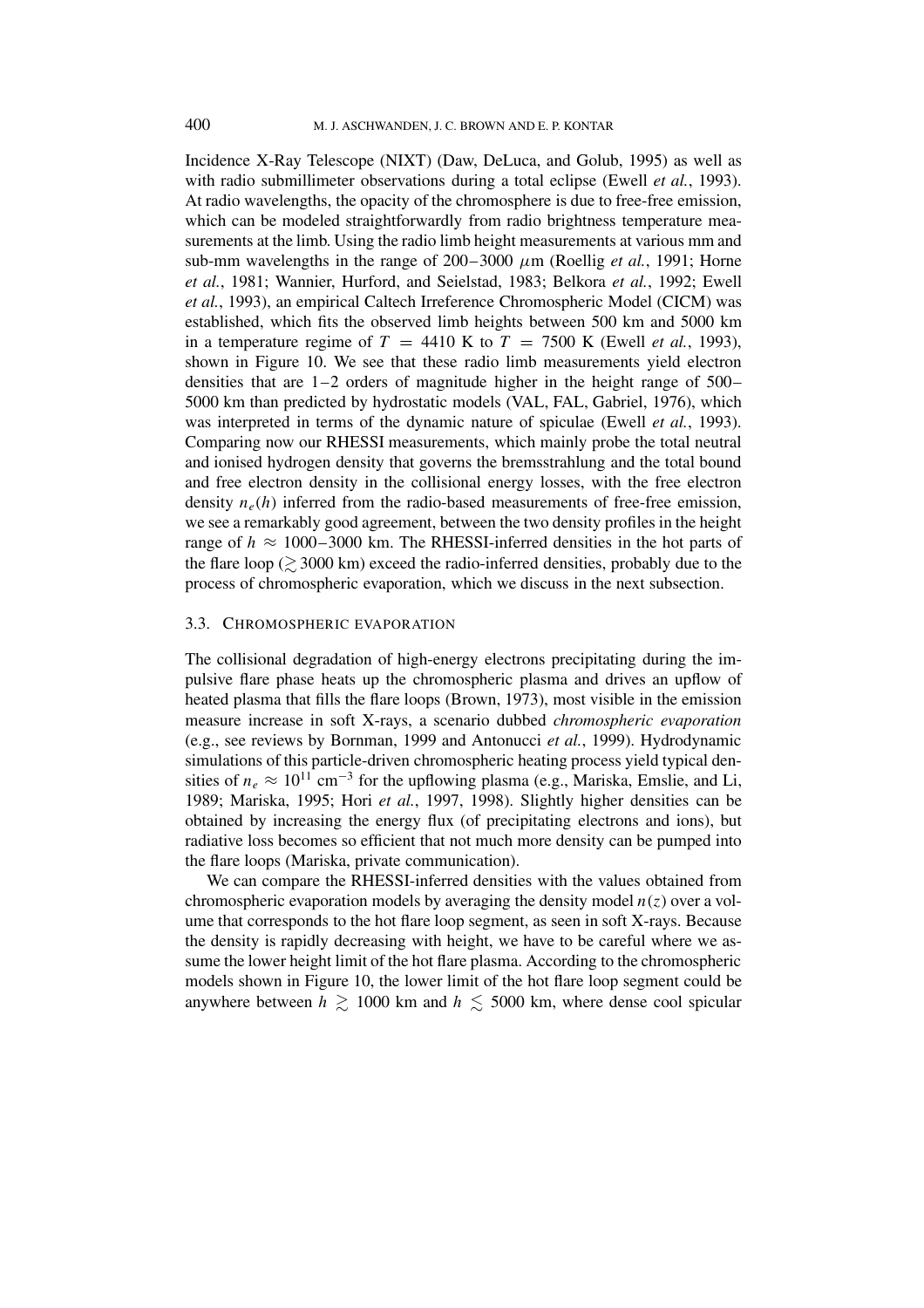

*Figure 11.* A comparison of average flare loop densities, obtained from RHESSI, CGRO/BATSE, *Yohkoh*/SXT, and Zürich radio measurements. The flare loop densities are obtained from RHESSI by averaging the thick-target density model over a loop segment between  $h_0$  and the top, calculated for  $h_0 = 2, 3, 4, 5, 6$  Mm, with a loop height of  $r_0 = 12.4$  Mm (indicated as shaded loop segments at the top). The resulting densities vary from  $\langle n \rangle = 0.6 \times 10^{11}$  cm<sup>-3</sup> to  $\langle n \rangle = 2.7 \times 10^{11}$  cm<sup>-3</sup>. Densities in the flare loop trap are inferred from CGRO/BATSE (*second panel*) in terms of trapping time delays interpreted as collisional deflection times (Aschwanden *et al.*, 1997). Densities in soft X-ray-bright flare loops have been determined from *Yohkoh*/SXT (*third panel*) by measuring the emission measure and loop diameters (Aschwanden *et al.*, 1997). Densities in chromospheric upflows were measured from Zürich radio measurements of slowly-drifting cutoffs at decimetric frequencies interpreted in terms of free-free opacity changes at the upflow fronts (Aschwanden and Benz, 1997).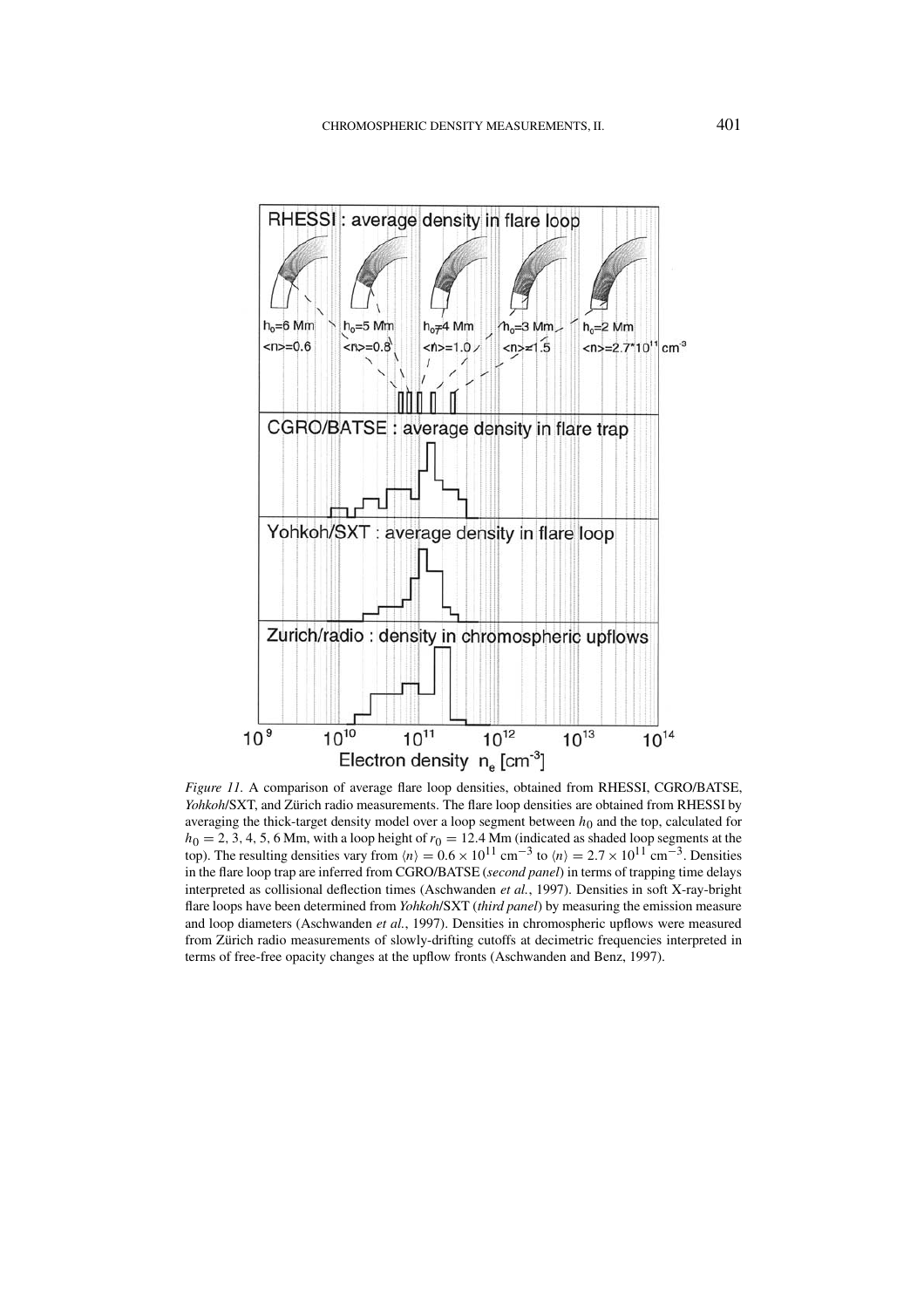material resides (CICM model). The average density is therefore, if we integrate the power-law function of our chromospheric density model (Equation (5)) over a loop segment of  $h_0 < h < r_0$  (neglecting the curvature near the flare loop top, where the contributions to the average density are lowest anyway),

$$
\langle n \rangle \approx \frac{\int_{h_0}^{r_0} n(s) \, ds}{\int_{h_0}^{r_0} ds} \approx n_0 \frac{z_0}{1.5(r_0 - h_0)} \left[ \left( \frac{h_0}{z_0} \right)^{-1.5} - \left( \frac{r_0}{z_0} \right)^{-1.5} \right]. \tag{10}
$$

Our flare loop of the 20 February 2002 flare has a height of  $r_0 = 12.4$  Mm. If we vary the lower height of the hot flare loop segment between  $h_0 = 2000$  km and  $h_0 = 6000$  km, we obtain average densities between  $\langle n \rangle = 0.6 \times 10^{11}$  cm<sup>-3</sup> and  $\langle n \rangle = 2.7 \times 10^{11}$  cm<sup>-3</sup> (illustrated in Figure 11, top panel). Thus, these average densities of the hot flare loop plasma are fully compatible with values obtained from hydrodynamic simulations, which typically yield  $\langle n \rangle \approx 10^{11}$  cm<sup>-3</sup>. This is of course in line with the simpler estimate that one needs a stopping depth of  $N \approx$  $10^{20}$  to stop a typical beam electron which, divided by loop length of  $10^{9}$  cm, yields  $\langle n \rangle \approx 10^{11}$  cm<sup>-3</sup>.

It is also interesting to compare these values with other methods. In Figure 11 we show comparisons with three different methods. From CGRO/BATSE data one can measure energy-dependent time delays that are associated with electron timeof-flight propagation as well as with trapping times. Interpreting the trapping times in terms of collisional deflection times,  $\tau^{\text{defl}}(E) = 0.95 \times 10^8 (E_{\text{kev}}^{3/2}/n_e)(20/\ln \Lambda)$ , one obtains average trap densities of  $10^{10} \le n_e \le 4 \times 10^{11}$  cm<sup>-3</sup> (Figure 11, second panel), with an average of  $n_e^{\text{trap}} = 10^{11.1 \pm 0.3}$  (Aschwanden *et al.*, 1997). A second method is to measure the soft X-ray emission measure  $EM = \int n_e^2(z) dz \approx n_e^2 w$ and the flare loop widths *w*. This method yields density values in a range of  $2 \times 10^{10} < n_e < 3 \times 10^{11}$  cm<sup>-3</sup> in a sample of 78 flares simultaneously observed with *Yohkoh/*SXT and CGRO (Aschwanden *et al.*, 1997). A third method can be performed with radio observations of slowly-drifting frequency cutoffs of decimetric emission at the plasma frequency, which has been interpreted as opacity change at the interface of chromospheric evaporation fronts (Aschwanden and Benz, 1997). This method yields densities in the range of  $2 \times 10^{10} < n_e <$  $3 \times 10^{11}$  cm<sup>-3</sup> (Figure 11, bottom panel). All three methods yield comparable densities with an average of  $n_e \approx 10^{11} \text{ cm}^{-3}$ , but could be higher if there are filling factors involved. In this context it is highly interesting to note what highest electron densities in solar flares have been determined from density-sensitive line pairs, i.e., Fe XXI and Fe XXII, which are not sensitive to the filling factor (but see Almleaky, Brown, and Sweet, 1990, for a critical treatment). These highest densities were found at  $n_e = 2-3 \times 10^{12}$  cm<sup>-3</sup>, with a maximum of  $n_e \approx 10^{13}$  cm<sup>-3</sup>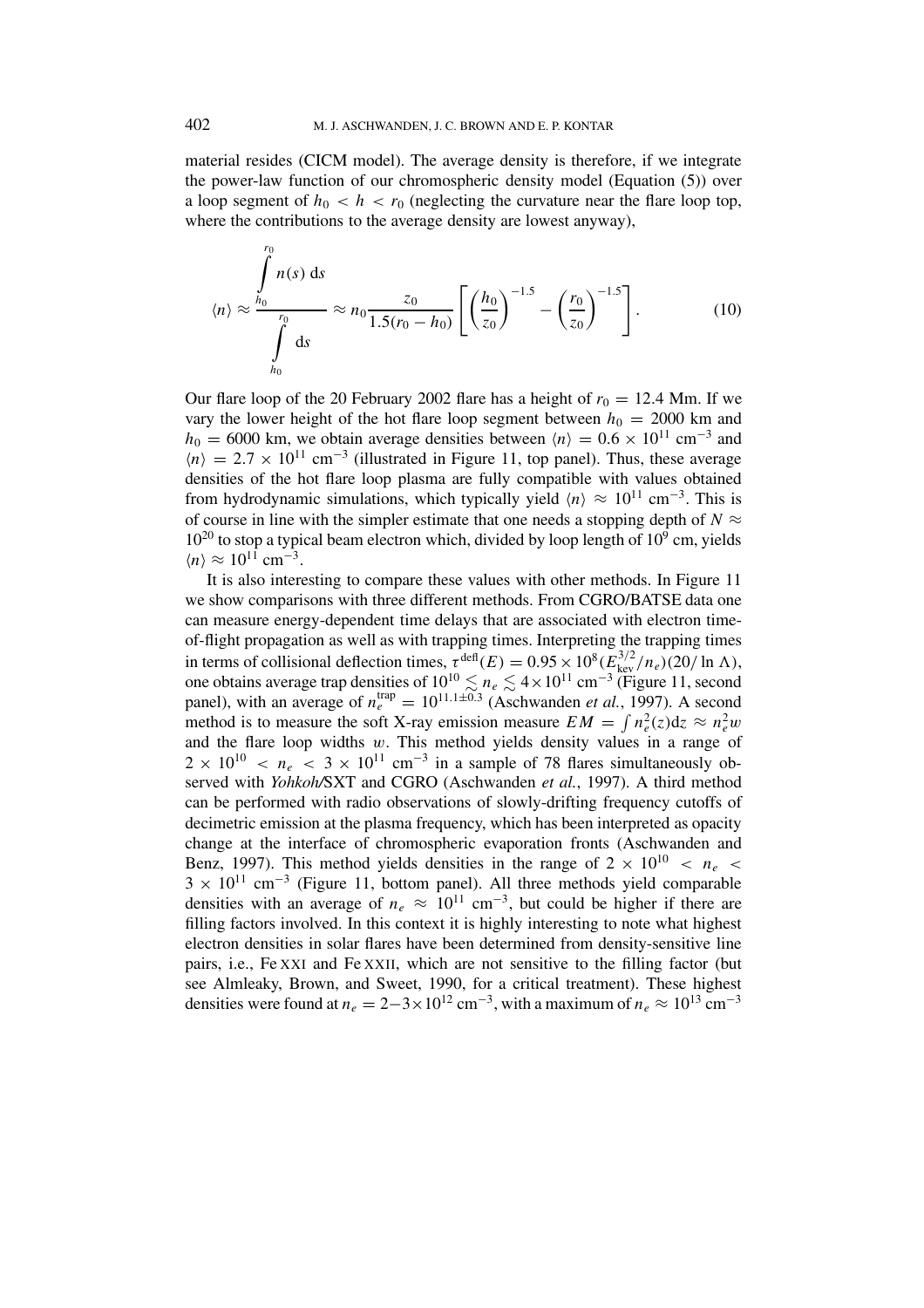(Phillips *et al.*, 1996). Therefore, our hard X-ray-inferred average flare loop densities ( $n_e \approx 2-8 \times 10^{11}$  cm<sup>-3</sup>) agree very well with the three other methods based on the assumption of unity filling factor, but also agree with the upper limits set by filling factor-independent density measurements at the footpoints of our hard X-ray-inferred density model.

### **4. Summary and Conclusions**

We fitted the theoretical model  $I(z, \varepsilon)$  derived in Paper I to gaussian forward fits of RHESSI observations, where the height *z* above the solar surface was measured over an energy range of  $\varepsilon = 15-50$  keV for a limb flare (20 February 2000). We found the following:

(1) The height of hard X-ray footpoint sources has an energy dependence that can be approximated by a power-law function, i.e.,  $z(\varepsilon) \approx 2.3(\varepsilon/20 \text{ keV})^{-1.32} \text{ Mm}$ in the  $\varepsilon = 15-50$  keV energy range for a spectral fit with  $\gamma = 3.9$ , though the absolute density scale could be up to a factor of  $\approx$  2.6 higher due to uncertainties  $(\gamma \approx 3.1 - 3.9)$  in the spectral fitting procedure.

(2) The best fit of the analytical model  $I(z, \varepsilon)$  to the data is consistent with a chromospheric density model of  $n_e(h) = 1.25 \times 10^{13} (z/1 \text{ Mm})^{-2.5} \text{ cm}^{-3}$ , for a spectral fit with  $\gamma = 3.9$ , though the absolute scale depends somewhat on the choice of energy range in spectral fitting.

(3) The unprecedented energy resolution of RHESSI yields a value of the flare plasma temperature, i.e.,  $T \approx 15$  MK, which dominates the observed photon spectrum at energies of  $\varepsilon \leq 15$  keV, while the high-energy hard X-ray emission at  $\varepsilon \gtrsim 15$  keV is nonthermal (or at least non-isothermal). Hard X-ray emission in the energy range of  $\varepsilon = 15-20$  keV is produced by thick-target bremsstrahlung from larger fractions of the flare loop (see Figure 8), at heights of  $h \approx 2.5-12.4$  Mm and densities of  $n_e \approx 10^{11} - 10^{12}$  cm<sup>-3</sup>, while higher energy emission of  $\varepsilon = 20$ –50 keV originates from thick-target bremsstrahlung in chromospheric heights of  $h \approx 500-2500$  km and densities of  $n_e \approx 10^{12}-10^{14}$  cm<sup>-3</sup>.

(4) Previous altitude measurements of hard X-ray sources are systematically higher than the RHESSI-inferred altitudes at the same energies, probably suffering from insufficient energy and spatial resolution of previous hard X-ray imagers. The relative altitude differences as a function of energy, however, agree well with the RHESSI measurements.

(5) The chromospheric density model inferred from RHESSI roughly agrees with the ion densities of previous chromospheric density models based on optical/EUV spectroscopy, at altitudes of  $h \approx 500-1000$  km. At coronal heights, the RHESSI density model comes closest to the '*spicular extended chromospheric model*' inferred from radio sub-mm limb observations. Such spicules are indicative of a highly dynamic chromosphere, and have densities lying several orders of magnitude above quiet-Sun chromosphere/coronal models based on hydrosta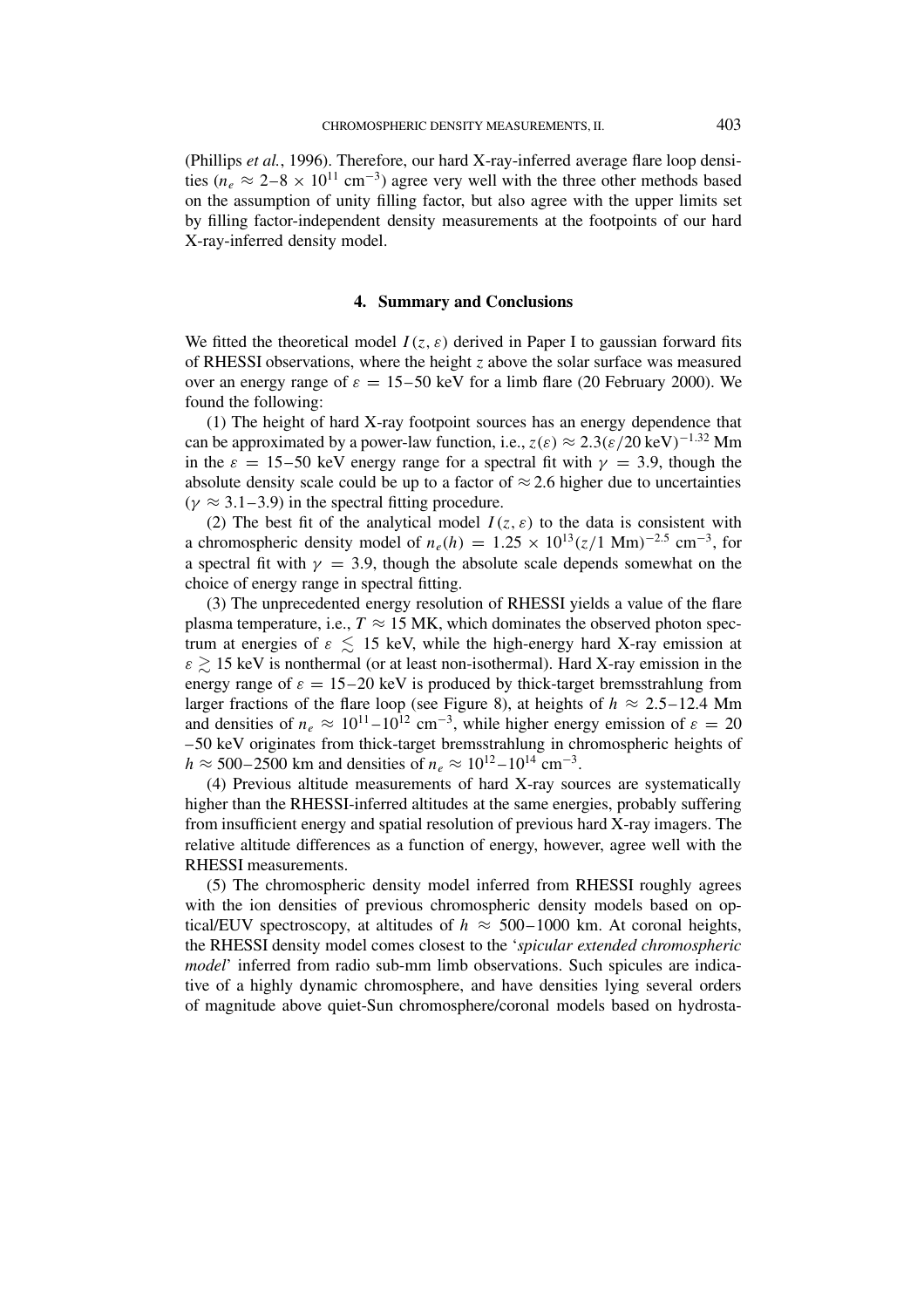tic equilibrium. The evaporative upflow in flares is a more extreme form of such deviation from hydrostatic conditions.

(6) The average flare loop densities obtained from the RHESSI measurements,  $\langle n \rangle \approx 0.6-3 \times 10^{11}$  cm<sup>-3</sup>, are fully comparable with other flare loop density measurements (assuming unity filling factor),  $\langle n \rangle \approx 0.2-3 \times 10^{11}$  cm<sup>-3</sup>, though substantially lower than the estimates of the highest densities present as measured by density-sensitive line ratios (cf., Almleaky, Brown, and Sweet, 1989) which reach  $\langle n \rangle \approx 10^{12} - 10^{13}$  cm<sup>-3</sup>.

Our measurements and quantitative modeling have demonstrated that the Brown (1971) collisional thick-target model seems to be a pretty good description of the hard X-ray height structure for reasonable target density models. If one accepts the purely collisional thick-target model then RHESSI provides useful data to constrain the density model in the chromospheric and coronal parts of flare loops. The hard X-ray inferred density models have moreover the advantage that they determine spatial mean densities averaged over any highly localized regions, independent of filling factors. Also, no assumption on hydrodynamic equilibrium is needed, which is a restriction in most density models based on optical/EUV spectroscopy. Accurate measurements of chromospheric density are also important to modeling coronal loop oscillations regarding Alfvénic wave propagation, wave leakage, and associated damping mechanisms (e.g., Aschwanden *et al.*, 2002a). Future energydependent height measurements with RHESSI hopefully will also help constrain particle propagation all the way back to the acceleration regions. Some final caveats that add additional uncertainties to our density inversion method are discussed in Paper I, concerning non-collisional energy losses, pitch-angle distributions, partial target ionization, and return current losses.

#### **Acknowledgements**

We thank Tom Metcalf for providing the pixon maps in Figure 2, Bart DePontieu for the digitized chromospheric data shown in Figure 10, and John Mariska for helpful information on hydrodynamic simulations of chromospheric evaporation. Also we thank the RHESSI team for extensive software support, useful tutorials and data analysis training workshops, and very helpful personal advice by many software team members. Support for this work was provided by the NASA SMEX grant NAS5-98033 through University of California, Berkeley (sub contract SA2241-26308PG) and by UK PPARC Standard and Visitor Grants.

#### **References**

Almleaky, Y., Brown, J. C., and Sweet, P. A.: 1989, *Astron. Astrophys.* **224**, 328. Antonucci, E., Alexander,D., Culhane, J. L., DeJager, C., MacNeice, P., Somov, B. V., and Zarro, D. M.: 1999, in K. T. Strong, J. L. R. Saba, B. M. Haisch, and T. Schmelz (eds.), *The Many Faces*